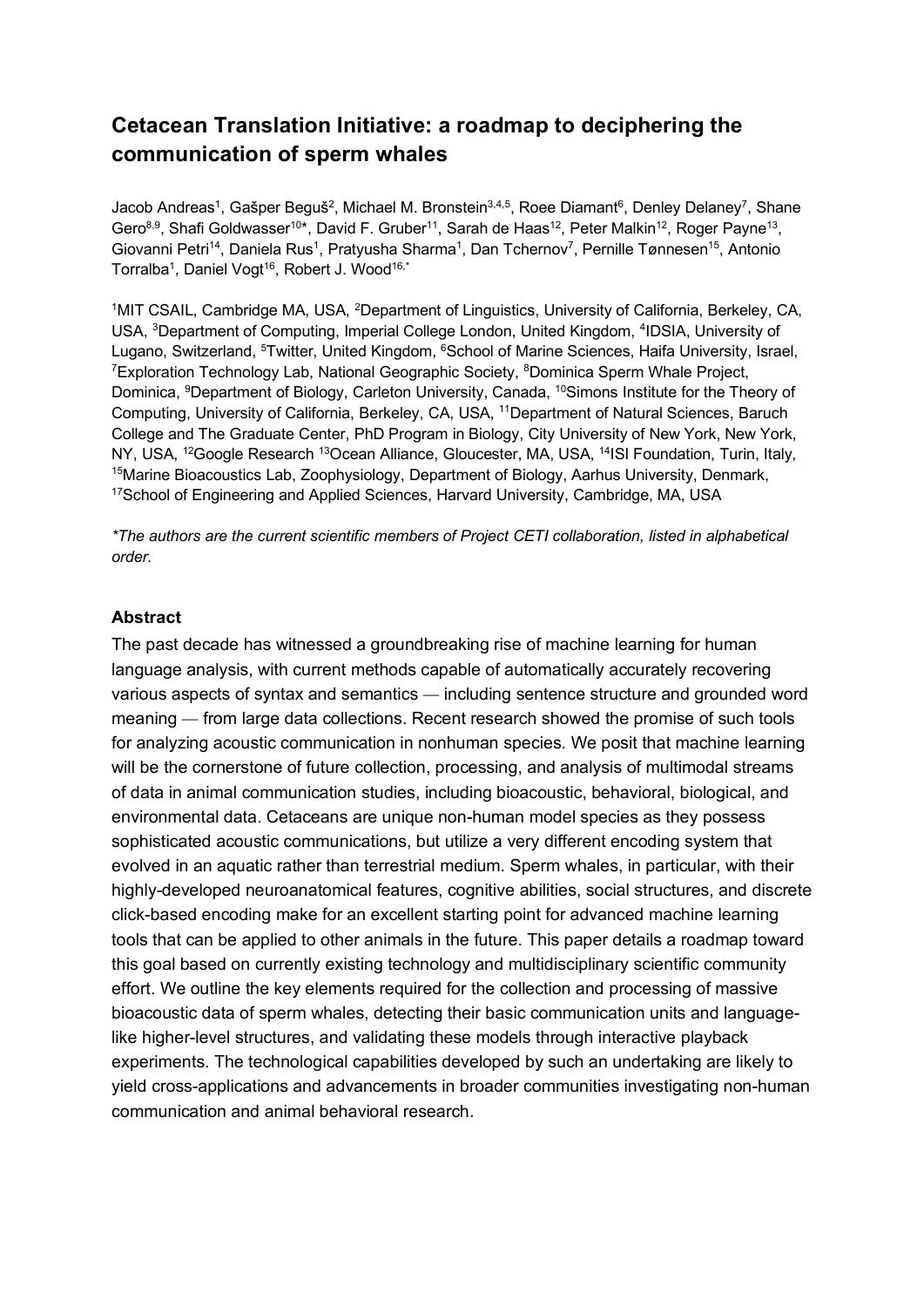# Introduction

For centuries, humans have been fascinated by the idea of understanding the communication of animals (1). Animals live complex lives and often use signals to communicate with conspecifics for a variety of purposes throughout their daily routines; yet many have argued that their communication systems are not comparable, quantitatively or qualitatively, to that of the human languages. Human languages derive their expressive power from a number of distinctive structural features, including displacement, productivity, reflexivity, and recursion. Whether known non-human communication systems exhibit similarly rich structure — either of the same kind as human languages, or completely new remains an open question.

Understanding language-like communication systems requires answering three key technical questions: First, by analogy to the phonetics and phonology of human languages, what are the *articulatory and perceptual building blocks* that can be reliably produced and recognized? Second, by analogy to the morphology and syntax of human languages, what are the *composition rules* according to which articulatory primitives can be knitted together? Third, by analogy to semantics in human languages, what are the interpretation rules that assign *meanings* to these building blocks? Finally, there may possibly be a *pragmatics* component, whereby meaning is additionally formed by *context* (2). While individual pieces of these questions have been asked about certain animal communication schemes, a generalpurpose, automated, large-scale data-driven toolkit that can be applied to non-human communication is currently not available.

Animal communication researchers have conducted extensive studies of various species, including spiders (*e.g.* (3, 4), pollinators (*e.g*. (5), rodents (*e.g.* (6, 7), birds (*e.g.* (8, 9), primates (*e.g.* (2, 10–14), and cetaceans (*e.g.* (15, 16), showing that animal communication is multidimensional, involves diverse strategies, functions, and hierarchical components, and encompasses multiple modalities. Previous research efforts often focused on the mechanistic, computational, and structural aspects of animal communication systems. In human care, there have been several successful attempts of establishing a dialogue with birds (*e.g.* (17) and primates through a shared, trained, anthropocentric lexicon or various media such as iconographic keyboards (*e.g.* (18) or sign-language (*e.g*. (19). Due to the complexity of the environment and logistical challenges, such studies are often limited in sample size, continuity, and duration.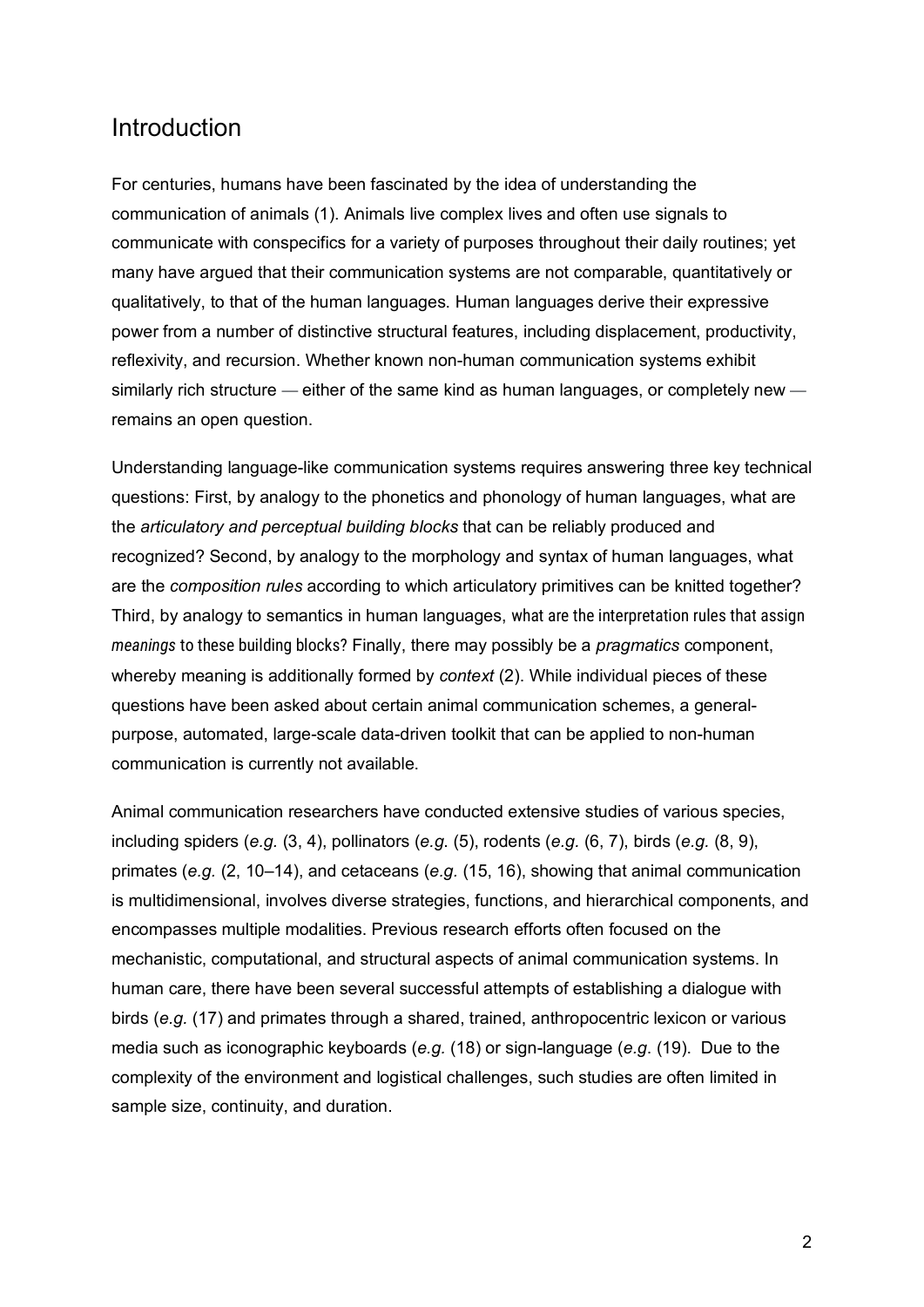A comparatively long list of skills required for language learning in humans has been demonstrated among cetaceans (whales, dolphins, and porpoises), who share many social characteristics that are strikingly similar to our own. Whales and dolphins are among a few animals capable of vocal production learning (the ability to copy novel sounds as well as to vary those to produce individually distinctive repertoires) in addition to some birds, bats, pinnipeds, and elephants (20–22). Of those, only a few species, including parrots and dolphins appear to use arbitrary, learned signals to label objects or conspecifics in their communities in the wild(20, 23–26). Dolphins can use learned vocal labels to refer to and address each other when they meet at sea (27, 28). This sort of vocal recognition system mediates highly dynamic societies among cetaceans, which involve social relationships lasting decades as well as regular interaction with strangers (e.g. (29–33).

At the same time, cetaceans provide a dramatic contrast in their ecology and environment compared to terrestrial animals (34). The logistical and technological difficulties related to the observation of marine life are one of the reasons why relatively little is known about many of the toothed whales (Odontocetes). For example, it was not until 1957 that it was even noted that sperm whales (*Physeter macrocephalus)* produce sound (35) and only in the 1970s came the first understanding that they use sound for communication (36). Among all odontocetes species, *P. macrocephalus* stands out as an "animal of extremes" (37, 38). Sperm whales are the largest of the toothed whales, amongst the deepest divers, and have a circumglobal distribution (37). They can be both ocean nomads and small island specialists whose homes are both thousands of kilometers across and thousands of meters deep (39). Sperm whales' immense nose, the origin of their biological name ('macrocephalus' translates as 'large head'), houses the world's most powerful biological sonar system, which in turn is controlled by the world's largest brain, six times heavier than a human one (40–42) and with large cerebral hemispheres and spindle neurons (43–47). These cerebral structures might be indicative of complex cognition and higher-level functions put by sperm whales to task in both their rich social lives and the complex communication system.

While significant advances have been made with smaller cetaceans in human care using the advantage of a controlled experimental environment, results obtained in captivity always require replication in the natural habitat and raise ethical concerns. For these reasons, one should prefer to conduct studies in the open ocean. Yet, an often overlooked reality when comparing marine species with their terrestrial counterparts is that the ocean is large across all dimensions. Many whales cover thousands of kilometers (*e.g.* (48) and some are thought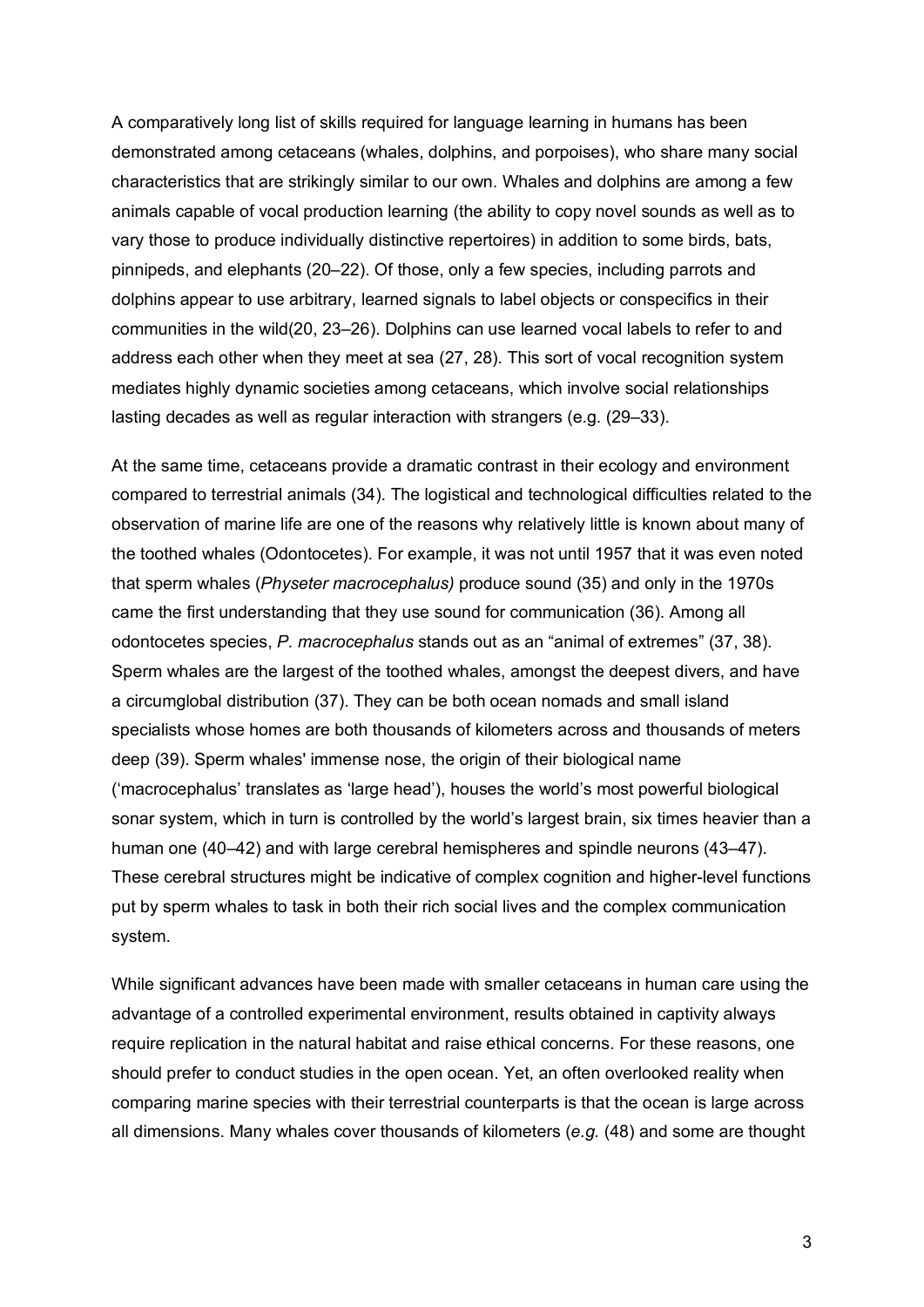to live longer than a hundred years (49). Compared to terrestrial counterparts, marine species also experience substantially greater environmental variation over periods of months or longer (34), creating a situation in which social learning is favored over individual learning or genetic determination of behavior. Together with the fact that many cetaceans live in stable social groups with prolonged parental care, the opportunities for cultural transmission of information and traditional behaviors are high with traits being passed consistently within social groups, but less often between them. As a result, several cetacean species exhibit high levels of behavioral variation between social groups, much of which is thought to be due to social learning. The marine environment renders chemical or physical signals relatively ineffective, and whales rely on acoustics as their primary mode of communication. Most of their communication is thus likely to be captured by a single modality, making it an easier subject to study.

While multiple efforts in past decades to analyze non-human communication have brought a significant new understanding of various animal species and the structure and function of their signals, we still largely lack a functional understanding of non-human communication systems. In retrospect, we can conclude that critical understanding was acquired slowly across long periods of time invested with specific communities of a limited number of species and a modestly-sized amount of data for each. This is contrasted with the rapid growth of technologies that allow one to collect and process huge amounts of data. One such technology is Machine Learning (ML), in particular, deep learning (50) that has had a dramatic impact in natural language processing (NLP). Over the past decade, advances in machine learning have provided new powerful tools to manipulate language, making it now possible to construct unsupervised human language models capable of accurately capturing numerous aspects of phonetics and phonology, syntax, sentence structure, and semantics. Today's state-of-the-art NLP tools can segment low-level phonetic information into phonemes, morphemes, and words (51), turn word sequences into grammars (52–54), and ground words in visual perception and action (55–57). These NLP tools can be transferred from natural language to non-human vocalizations in order to identify patterns that would be difficult to discover with a manual analysis. However, interpretable models of both human language and animal communication rely on formal approaches and theoretical insights (2, 58). ML outputs are thus primarily a tool to constrain hypothesis space based to build formal and interpretable descriptions of the sperm whale communication. Combining key concepts from machine learning and linguistic theory could thus substantially advance the study of non-human communication and, more broadly, bring a data-centric paradigm shift to the study of animals.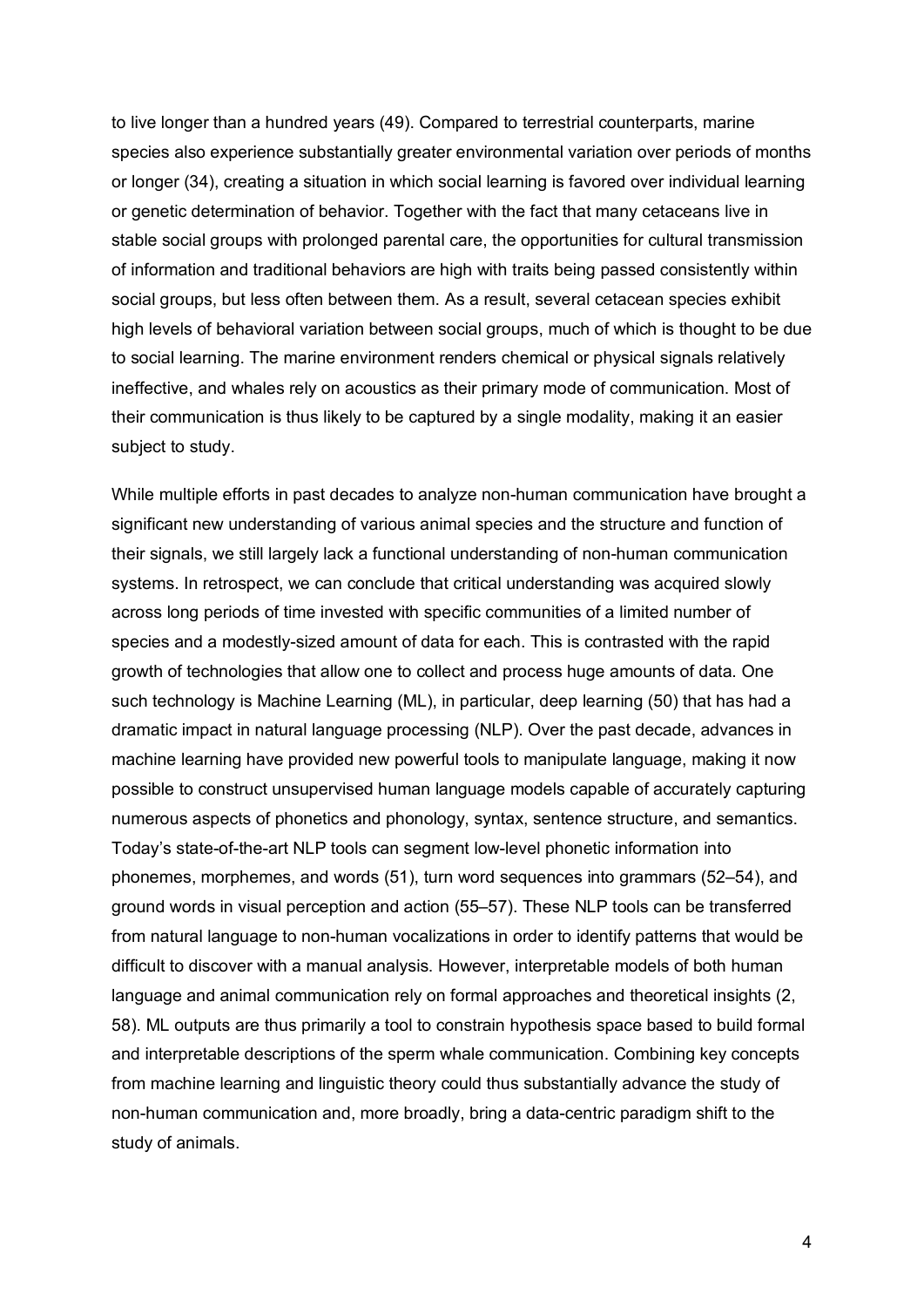The success of ML methods in NLP applications is related to the availability of large-scale datasets. The effort of creating a biological dataset in a format, level of detail, scale, and time span amenable to ML-based analysis is capital intensive and necessitates a multidisciplinary expertise to develop, deploy, and maintain specialized hardware to collect acoustic and behavioral signals, as well as software to process and analyze them, develop linguistic models that reveal the structure of animal communication and ground it in behavior, and finally perform playback experiments and attempt bidirectional communication (**Figure 1**). At the same time, the success of such an endeavor could potentially yield crossapplications and advancements in broader communities investigating non-human communication and animal behavioral research.

In this paper, we lay out a scientific and technological roadmap towards understanding sperm whale communications, which builds upon recent advances at the intersection of robotics, machine learning, natural language processing, marine biology, and linguistics. The goal is to provide a blueprint for other non-human communication projects, where various components can be modified to account for differing communication systems. We describe the current state of knowledge on sperm whale communication and outline the key ingredients of the collection and processing of massive bioacoustic data from sperm whales, detecting their basic communication units, language-like higher-level features, and discourse structure. We discuss experiments required to validate linguistic models and attribute meaning to communication units, and conclude with perspectives about the future progress in the field.

### **Background**

Sperm whales are born into tightly-knit matrilineal families within which females (who are not always related) and their offspring make group decisions when traveling (59), finding food and foraging together (37). Family members communally defend and raise their offspring, including nursing each others' calves (37, 60, 61). Some families join up for hours to a few days to form 'groups' with evidence of decade-long associations (32). On a higher level, sperm whales form clans of up to hundreds to tens of thousands of individual whales and exhibit diversity in movement patterns, habitat use, diving synchronization, foraging tactics, and diet; these differences appear to impact survival (62–65). Sperm whale clans coexist in overlapping ranges but remain socially segregated, despite not being genetically distinct communities (66).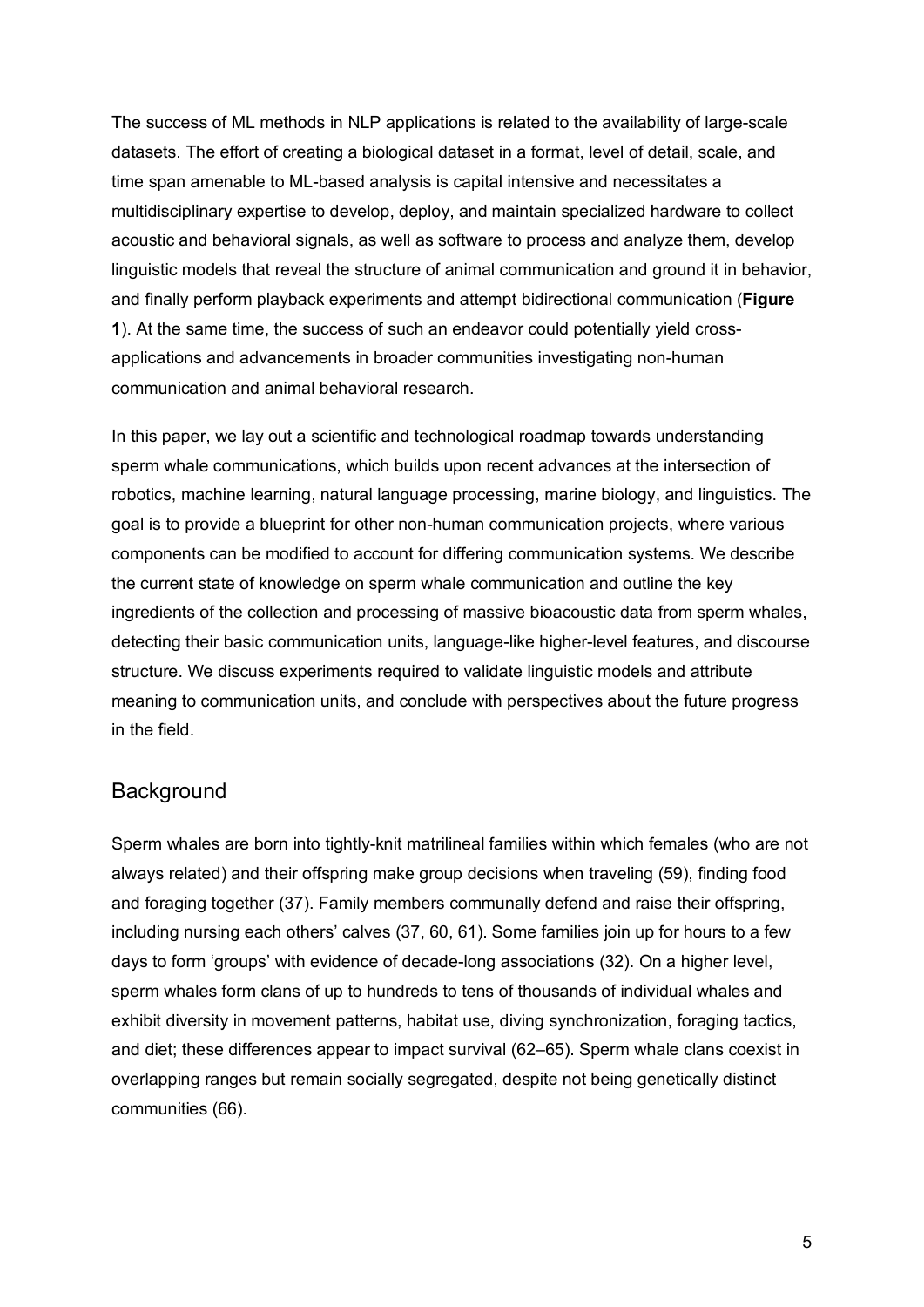#### **Acoustic communication of sperm whales**

Despite its present-day use for communication, the sperm whales' remarkable bioacoustic system (see **Figure 2A**) evolved as a sensory device for echolocation allowing the whales to find prey and navigate in the darkness of the deep ocean (40, 67). Each short, highly directional, broadband echolocation click has a multi-pulse structure with an intense first pulse followed by a few additional pulses of decaying amplitude (see **Figure 2B**). The multipulsed click is the result of the reverberation of the initial pulse in the whale's *spermaceti organ* within its nose (41, 68).

Whale communication utilizes short (<2 seconds) bursts of clicks produced in stereotyped patterns that can be classified into recognizable types termed *codas* (36, 69) (see **Figure 2B**). Distinct vocal sperm whale dialects have been documented in the Pacific, Indian, and Atlantic oceans (31, 70–74). Each distinct socially learned clan dialect contains at least 20 different coda types. A typical coda is made up of 2—40 broadband omnidirectional clicks. Codas are produced most prolifically during longer periods of intense socialization near the surface when sperm whales are in close contact, at the onset of deep foraging dives, as well as during ascent when approaching the surface, but not when at depth foraging (37, 75). Recent insights into the coda repertoires used by individuals and groups of whales have suggested that specific codas encode varying levels of social recognition to mediate the animals' complex multi-level societies (70). Codas appear to be rich in information about the caller's identity and there is some understanding of the diversity of coda types and the patterns of variation in their usage. Yet, the communicative function of particular codas themselves is still largely a mystery.

Codas are exchanged in duet-like sequences between two or more sperm whales. There is apparent turn-taking with whales responding within two seconds of each other, often overlapping and matching identical calls (76). These exchanges occur across spatial scales ranging from meters to kilometers, suggesting that they function both between whales immediately together and those farther apart. Individuals within a family share a natal dialect of at least 10 coda types, despite there being some variation in individual production repertoires (70, 77). Calves take at least two years to produce recognizable coda types and appear to 'babble' in producing a larger number of call types prior to narrowing their usage to the types produced by their natal family (70).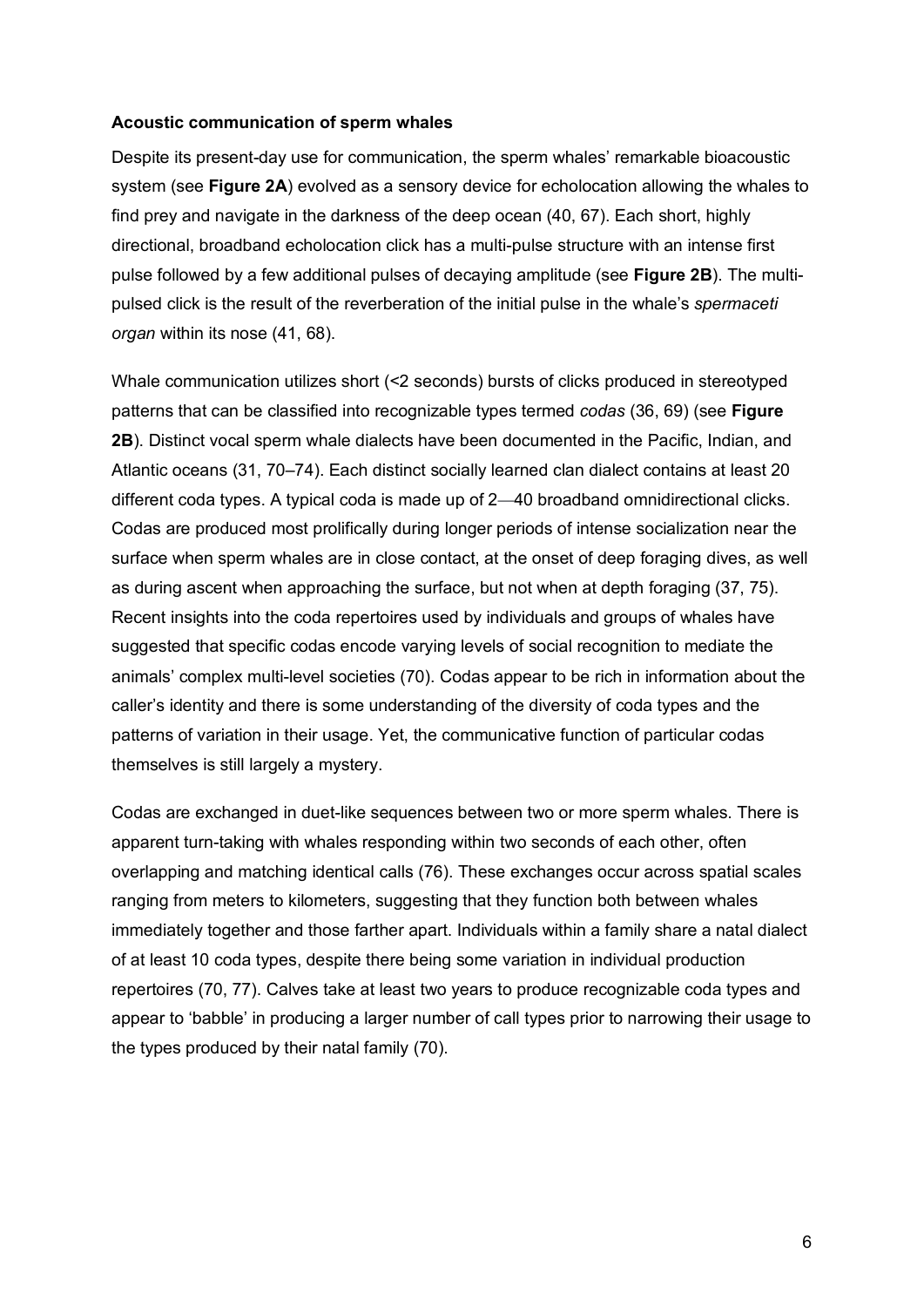#### **Machine learning for bioacoustic signal processing and analysis**

The time and capital investment as well as technical and logistical challenges connected to collecting high-quality field audio recordings and subsequently manually annotating and analyzing them have been a key factor to the relatively slow pace in the study of sperm whale communication. Given these challenges, the development of improved computational techniques for automatic processing, annotation, and analysis of information content and communicative intent of whale vocalizations is a crucial step for future progress in the field. Machine learning and natural language processing tools provide great potential in addressing these challenges. Encouraging results in this direction were shown by (78), who used ML methods to automatically detect clicks in whale vocalization recordings, distinguish between echolocation and communication clicks, and classify codas into clans and individuals, achieving accuracy similar to previous highly time-consuming manual annotations and older generation statistical techniques.

Today's ML systems used in natural language processing applications are predominantly based on *deep representation learning*: input signals (e.g. sentences or audio waveforms) are encoded as high-dimensional feature vectors by an artificial neural network; these features are then decoded by another neural network into predictions for a downstream task (e.g. text classification or machine translation). The encoder network can be trained without labels via "self-supervision," typically to produce representations that make it possible to reconstruct parts of the input that have been hidden or corrupted. This apparently simple task requires a deep understanding of the structure of the language and creates a rich language representation that can be used for a plethora of tasks, including automated grammar induction (52–54) and machine translation without parallel data (79).

However, a key characteristic of this self-supervision process is its reliance on massive collections of data, with state-of-the-art language models such as GPT-3 (80) using over 10<sup>11</sup> data points for training. While it is hard to make an exact analogy between tokens in human languages and whale vocalizations, for comparison, the Dominica Sperm Whale Project (DSWP) dataset used by (78) contained less than 10<sup>4</sup> coda clicks (**Figure 3**). DWSP has hosted a longitudinal study since 2005. It is thus apparent that one of the key challenges towards the analysis of sperm whale (and more broadly, animal) communications using modern deep learning techniques is the need for datasets comparable in size to those used in NLP. Secondly, human linguistic corpora are easier to deal with because they are typically *pre-analyzed* (i.e., already presented in the form of words or letter), whereas in bioacoustic communication data the relevant units must be inferred bottom-up.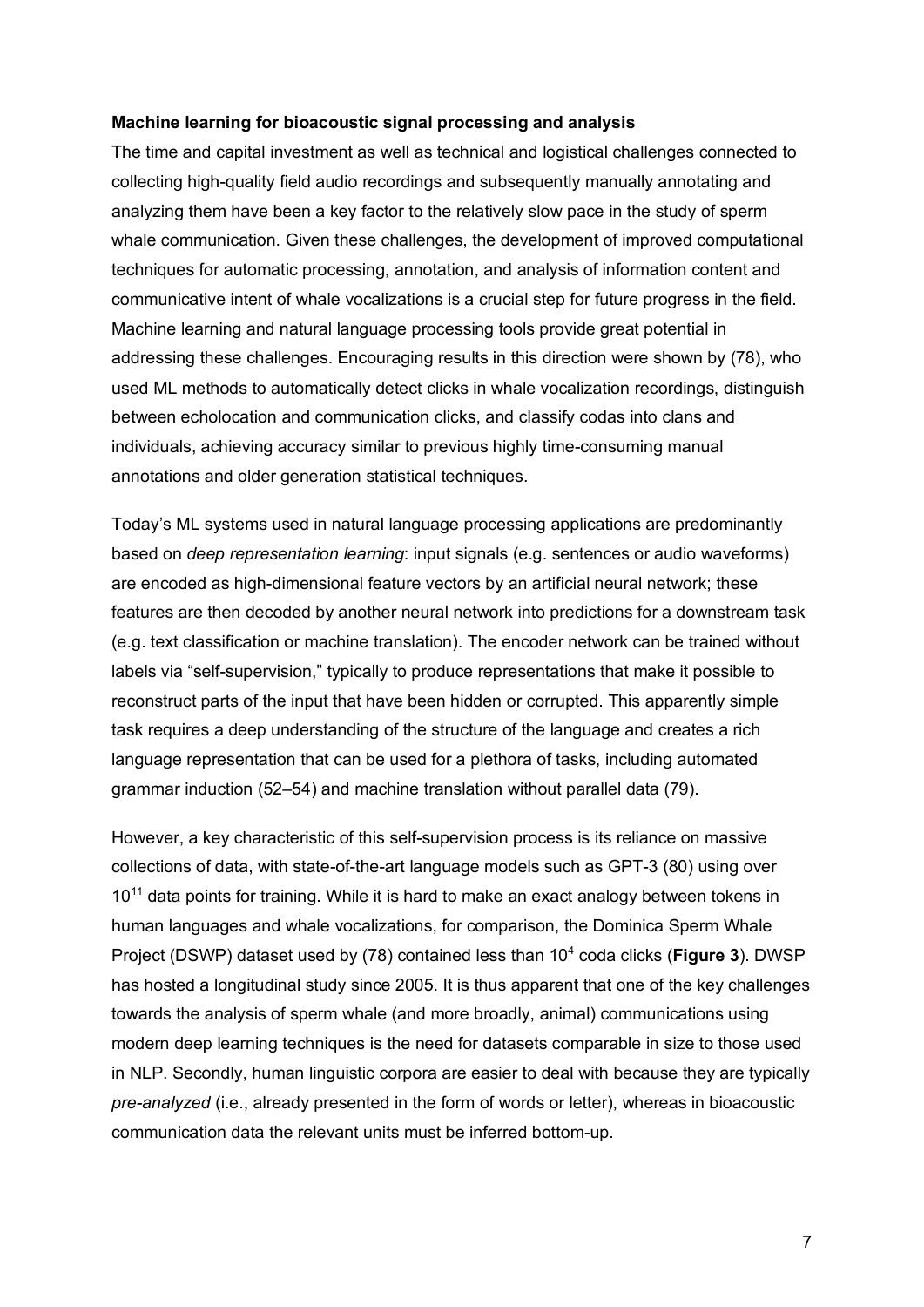# Recording and Processing: Building the sperm whale longitudinal dataset

#### **Data acquisition**

Large scale data collection over lengthy timespans (years of recordings and observation) requires the use of autonomous and semi-autonomous assets that continuously operate on, around, and above the whales (**Figure 4)**. Multiple technologies available today can be utilized for purposes including localization of groups of sperm whales, time- and locationstamped audio recording, and collection of other data such as ocean conditions and video capturing of whales' behavior. Assets coming in contact with whales should be designed with non-invasive technology (81) in order to minimize disturbance to animals, which in turn would provide more reliable data and also be more respectful to the study subject. Finally, the location for data collection should ideally have a known large resident sperm whale population.

*Tethered buoy arrays* (**Figure 4b**) are a typical setup utilized for background recording of bioacoustic signals. Such installations usually comprise an array of sensors mounted at intervals of several hundred meters from the surface to the depth at which sperm whales are known to hunt, approximately 1200m. The use of multiple sensors on each mooring and multiple moorings should allow to localize the whales and track their movements. The advantage of such arrays is their reliability and capability to record signals continuously from a broad area in the ocean.

*Tags* (**Figure 4c**), or recording devices attached to whales have historically provided the most detailed insight into their daily activities and interactions (Johnson and Tyack, 2003). There are currently several designs of animal-borne recording devices that use suction to delicately attach to the whales and record not only the whale acoustics but also pressure, temperature, movement and orientation. A critical current limitation of tags is onboard energy storage and memory as well as the effectiveness of their adhesion mechanisms. Bioinspired suction-based adhesion mechanisms inspired by carangiform fish (82, 83) and cephalopod tentacles hold the promise of achieving working times on the order of several days to potentially weeks. Fused with the sensor array data, the recordings from tags also allow the identification of whales in multi-party discourses and associating behavior patterns with background recordings of the hydrophone/static sensor arrays.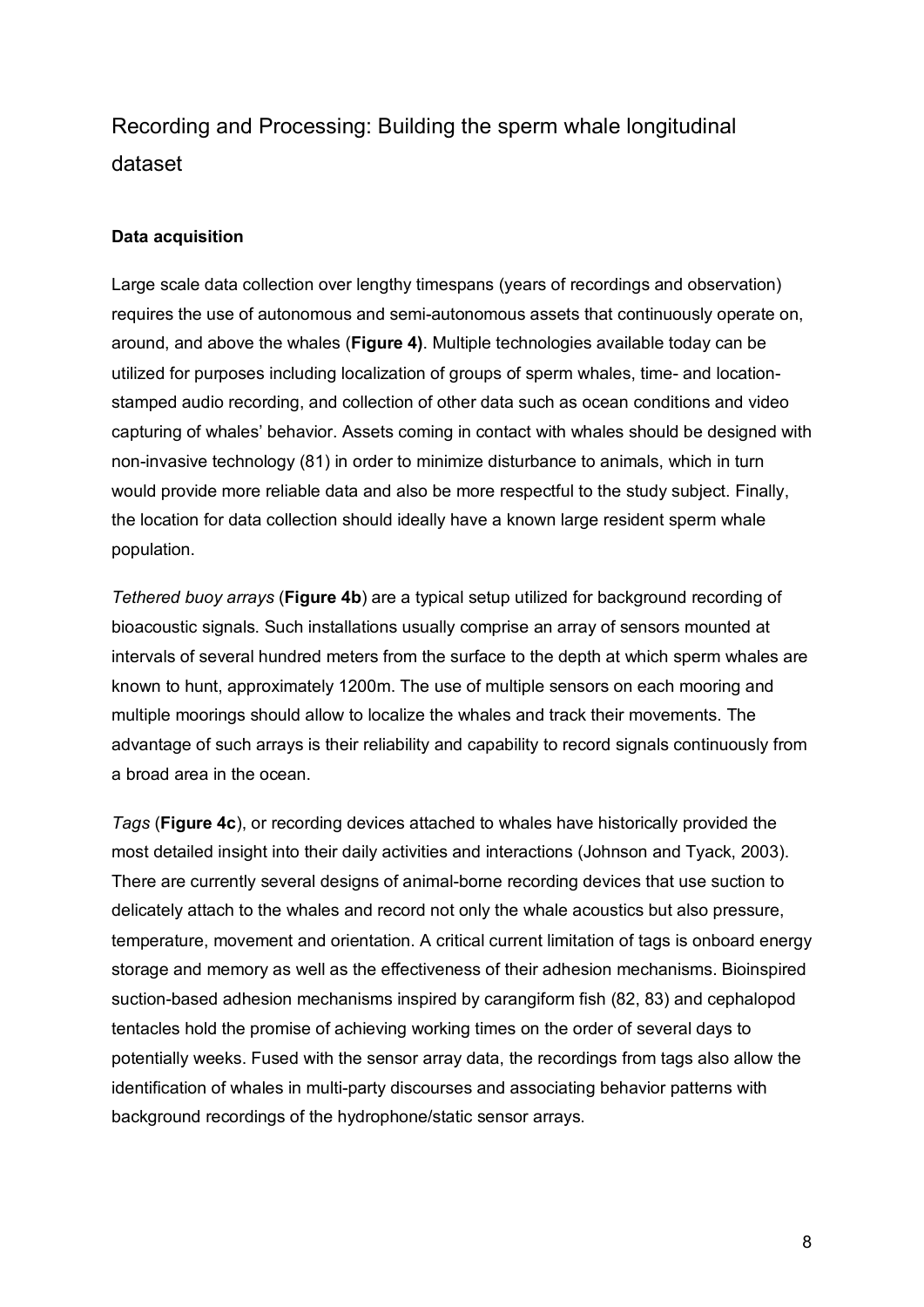*Aquatic drones* (**Figure 4d & e**)*:* Free-swimming and passively floating aquatic drones allow obtaining audio and video recordings from multiple animals simultaneously to observe behaviors and conversations within a group of whales near the surface. There is a wide spectrum of potential solutions from simple drifters to self-propelled robots capable of autonomous navigation, including numerous existing platforms that can be loosely categorized as active, submarine-like bodies or semi-passive "gliders". For self-propelled drones, small, short-range, bioinspired designs (84, 85) hold the potential to operate in close proximity to a group of whales with minimal disruption.

*Aerial drones* (**Figure 4a**)*:* Hybrid aerial/aquatic drones are capable of surveying areas to monitor the whale population, and providing "just-in-time" deployment of hydrophones and possibly also deploying and recovering tags.

## **Data processing**

Given the large magnitude of data, a key step is to build appropriate data storage and processing infrastructure, including automated ML pipelines (maintainable and reusable across multiple data collecting devices) that will replace the annotation currently done largely by hand by marine biologists. ML-based methods are already being used for click detection and classification (78); such methods are potentially scalable to large datasets containing years of recording that would otherwise be beyond reach with previous manual approaches.

By aggregating and synchronizing the bioacoustic, behavioral, and environmental signals from multiple assets (**Figure 4**), it is possible to localize the whales and continuously track them over time. The resulting dataset, a sort of "social network" of whales, will provide longitudinal information about the individual whales' behavior and their communications (86– 88) and will be a crucial asset for subsequent machine learning.

# Decoding and Encoding: Building the sperm whale communication model

In human languages, there has been substantial recent progress in automated processing and unsupervised discovery of linguistic structure, including acoustic representation learning (89, 90), text generation (80), induction of phrase structure grammars (52–54), unsupervised translation (79, 91), and grounding of language in perception and action (92, 93), based on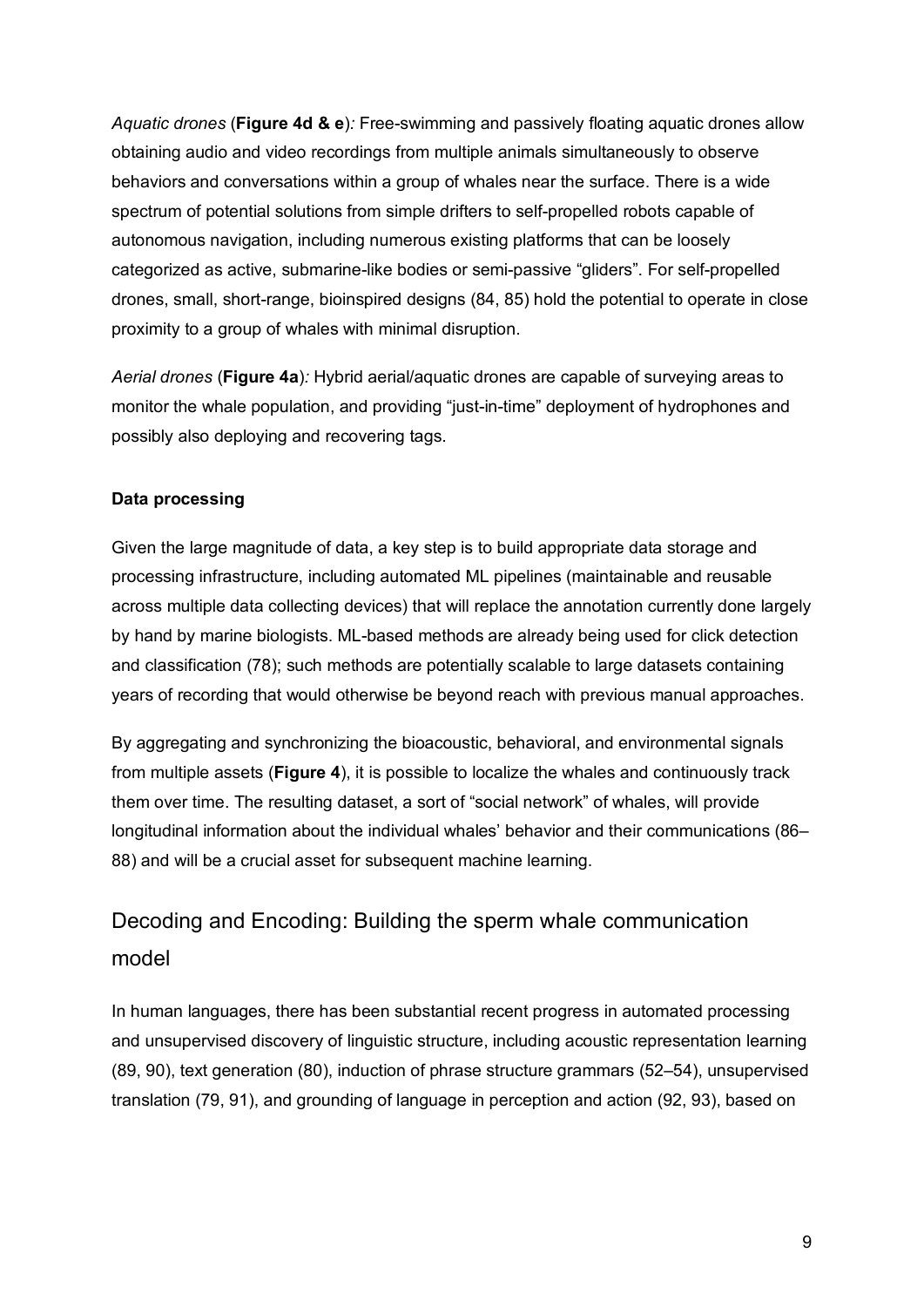large-scale datasets. Similar tools could be applied to automatically identify structure in whale vocalizations.

#### **Phonetics and phonology: basic acoustic building blocks**

One of the most striking features of human language is its discrete structure. While the sound production apparatus and the acoustic speech stream are fundamentally continuous (humans can modulate pitch, volume, tongue position, etc. continuously), all human spoken languages partition this space into a discrete set of vowels, consonants, and tones (94, 95). Even though these discrete mental representations of sounds (*phonemes)* do not carry meaning, they form the building blocks from which larger meaning-carrying components are built. The distribution of phonemes in human languages is governed by a set of rules (phonotactic and phonological) that have also been identified, in a similar but simpler form, in vocalizations of non-human species, such as birds (58).

Previous research has conjectured that sperm whale communication is also built from a set of discrete units. Codas -- prototypical sequences of clicks with fixed relative inter-click interval structure -- have been identified as such fundamental communicative discrete units (69, 76). However, a plethora of questions remain: are codas distinguished only by the absolute inter-click intervals, as suggested by the current literature (*e.g.* (70, 96)? Do spectral features of coda clicks carry information? Does the frequency of individual clicks in codas carry meaning? What are the distributional restrictions (equivalents of phonotactic rules) governing codas and how can they be formalized? Can we find equivalents of phonological computation in sperm whale vocalizations and what type of formal grammar best describes their vocalizations (97)?

Identifying the fundamental units in whale vocalizations resembles spoken term discovery in human speech processing (89), which has been addressed with a variety of unsupervised learning techniques (98–101). These techniques use raw speech to automatically identify discrete clusters that represent repeated motifs -- thereby finding structure inherent in the data via *compression*. Such techniques are already effective at automatically identifying words from raw audio of human languages (90, 98, 99, 101–103).

Deep learning models for unsupervised discovery of meaningful units trained on human speech can readily be evaluated, as independent identification of meaningful units in speech is almost always available. However, in the case of sperm whale vocalizations, validation is substantially more challenging and necessitates the use of behavioral data and playback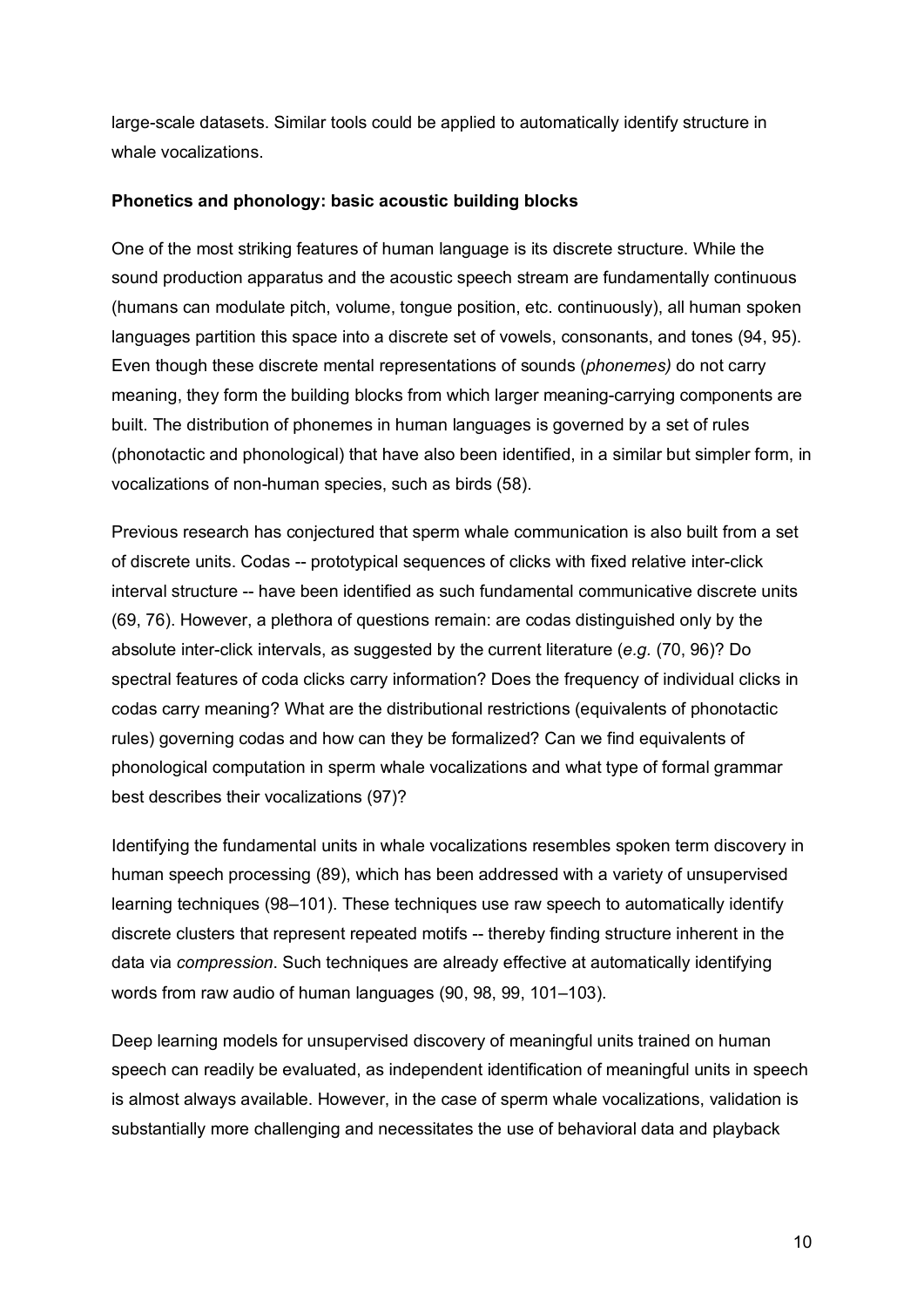experiments. Unsupervised learning is most effective when applied to large and diverse datasets (applications in human speech perform best with hundreds to thousands of hours of recordings (104), highlighting the need for a large-scale bioacoustic data collection.

#### **Morphology and syntax: grammatical structure of communication**

The capacity to construct complex words and sentences from simpler parts according to regular rules is one of the hallmarks of human language. While compositional codes appear in some animal communication systems (e.g. the waggle dance in honeybees composes independent distance and orientation factors (105), and Campbell's monkeys use affixation to alter alarm call meaning (12), no known animal communication system appears to feature more complex structure-building operations like recursion, a central feature of almost all human languages. According to current knowledge, animal systems that have a semantics (e.g. primate calls and gestures or bird calls) appear to have a simple syntax; on the other hand, systems that have a somewhat sophisticated syntax (e.g. birdsongs, see (58) are not associated with a compositional semantics.

The complexity and duration of whale vocalizations suggest that they are at least in principle capable of exhibiting a more complex grammar, and it is thus important to attempt to find the rules of this grammar if they exist. In human languages, recent advances in NLP methods for *unsupervised grammar induction* (52–54) have shown the possibility of accurately recovering dependency and phrase structure grammars from a collection of sentences. Applying such techniques to the discretized "basic unit" sequences of whale communications should allow generating hypotheses about higher-level hierarchical structures across codas -- the *syntax* of whale vocalization. As with the representation learning approaches for identifying basic units, large datasets are crucial for this effort: since any given sequence can be explained by many different candidate grammars, many sequences are necessary to adequately constrain the hypothesis space.

### **Semantics: inferring meaning**

Identifying short-term and long-term structure of vocalizations is a prerequisite to the key question: what do these vocalizations *mean*? The first step towards this goal is to identify the smallest meaning-carrying units, analogous to *morphemes* in human languages. It is known that individual codas carry information about the individual, family, and clan identity (70, 96, 106), but the function of many codas, as well as their internal variability in structure and individual clicks, remains unexplained. It is imperative that the collected data used for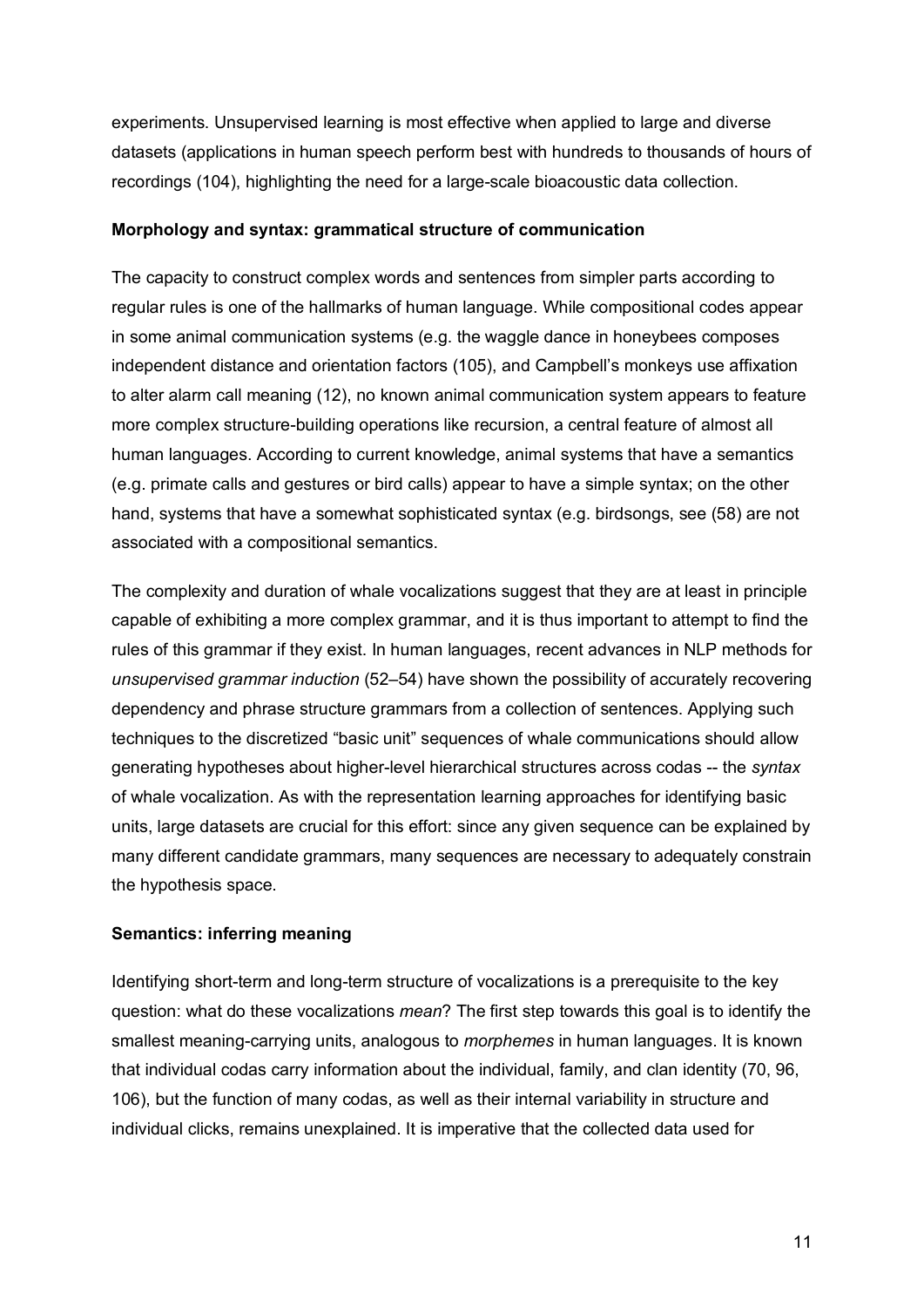machine learning captures this richer context of whale vocalizations, enabling the grounding of a wider set of morphemes and candidate meanings.

The grounding of minimal units ("morphemes"), together with identified hierarchical structures allows to search for *interpretation rules* -- associations of complex behaviors with long sequences of clicks via an explicit bottom-up process. A number of compositional semantic models in the NLP community are capable of learning mappings between morpheme sequences and continuous groundings (107, 108). Currently existing whale bioacoustic datasets are likely too small for this purpose (see **Figure 3**), hence the need for acquiring a significantly larger and more detailed dataset. Finally, modeling composition should allow building a richer model of communicative intents, and ultimately to perform *interventional* studies in the form of playback experiments.

#### **Discourse and Social Communication**

Communication (whether human or non-human) occurs in a social context: speakers reason about interlocutors' beliefs and intentions (109), explicitly signal the beginning and end of their conversational turns (110), and adapt both the style and content of their messages to their audience (111). The complex, multi-party nature of sperm whale vocalization, and especially the presence of vocal learning and chorusing behaviors with no obvious analogue in human communication (76, 112, 113), suggests that this *discourse*-level structure is as important as the utterance-level structure for understanding whale communication.

Characterizing whales' *conversational protocols*, the rules that govern which individuals vocalize at what times, is key to understanding their discourse. Diverse communication protocols can be found across the animal kingdom -- including uncoupled responding after a pause, chorusing in alternation and chorusing synchronously -- and each of these evolved protocols has been found to provide distinctive advantages for competitive or cooperative reproductive advantage, food advantage, and territorial defense (114). Variants of all these protocols have been observed in sperm whales (76) and it is necessary to understand the roles that each of them plays vis-a-vis clan structure and group decision-making.

The understanding of conversational protocols is also a prerequisite to building *predictive models of conversations* (analogous to *language models* and *chatbots* for human-generated speech and text (80, 115, 116) capable of generating probable vocalizations given a conversation history, whale identities, and behavioral and environmental context. These models can be made controllable and capable of continuing vocalizations to express specific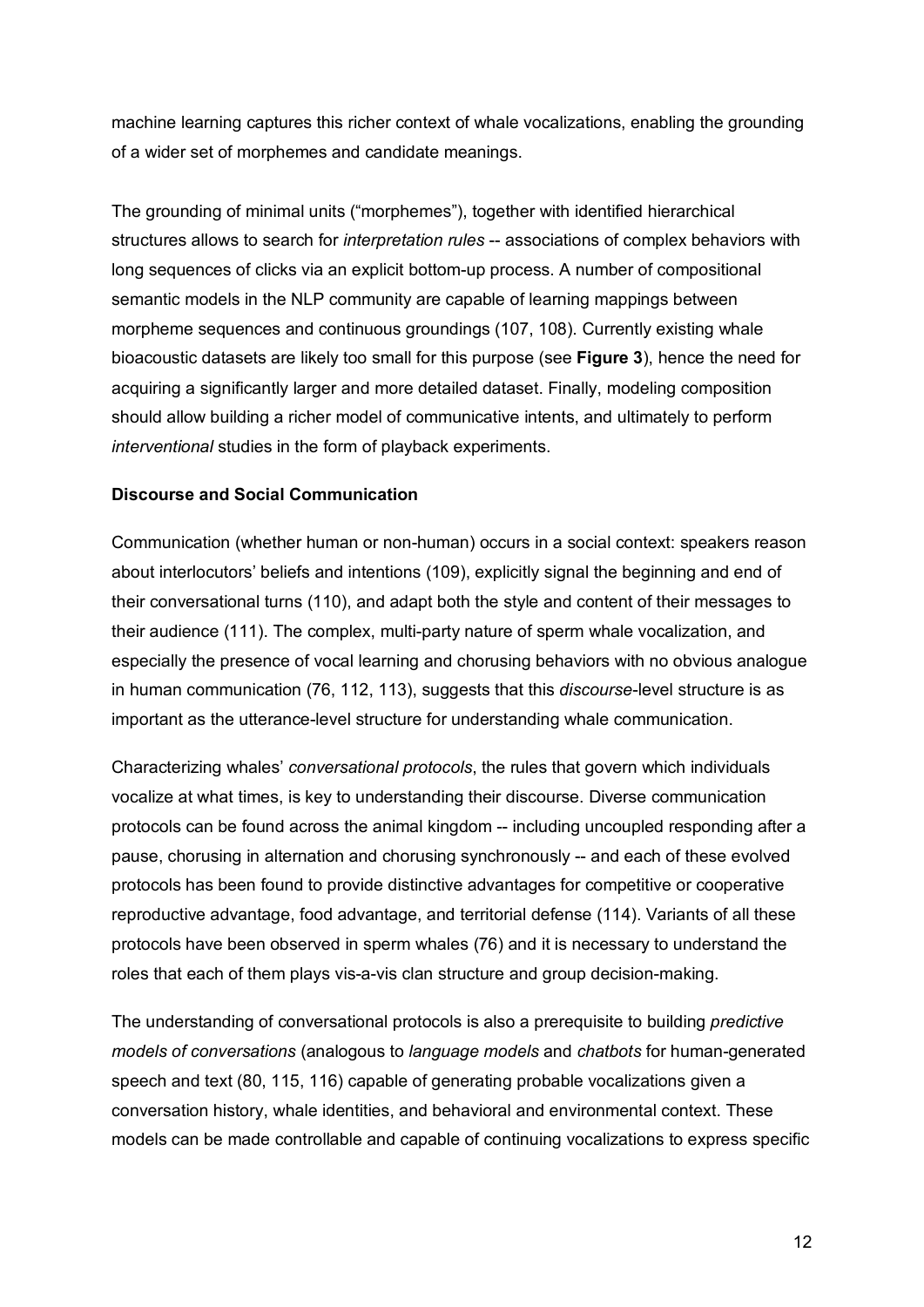communicative intents (using inferred meanings for vocalizations in historical data) and will enable interactive playback studies.

#### **Redundancy and Fault Tolerance of Communication**

Most forms of communication rely on the capacity to successfully transmit and receive a sequence of some basic units. In instances of imperfect acoustic channels with significant background noise, fault tolerance mechanisms are sometimes built into the communication system at different levels. In the animal kingdom, multiple fault tolerance mechanisms are known, that exploit varying modalities to backup communication signals (117); or adapt the communication units to noise conditions (118). Sperm whales, for example, have been shown to repeat vocalizations, including overlapping and matching codas (76), a characteristic that might suggest redundancy mechanisms at the level of basic units and discourse. As studies venture into this area, it is important that such variations are distinguished from dialectal and individual variations, which can be detected using e.g. compression-based techniques (119).

#### **Language acquisition**

All human infants undergo similar stages during acquisition of language in the first years of life, regardless of the language in their environment. For example, the babbling period during which language-acquiring infants produce and repeat basic syllables (such as [da] or [ba]) or reduced handshapes and movements in sign languages (120) is a well-documented developmental stage during the first 6-13 months (121). Another well-documented concept in language acquisition is the critical period: if children are deprived of primary linguistic inputs in their first years, acquisition is not complete, often resulting in severe linguistic impairments (Friedmann 2015). The study of the developmental stages in language acquisition has yielded insights into how humans learn to discretize the acoustic speech stream into mental units, analyze meaning, and in turn produce language. In human language, for example, syllables that are produced first during language acquisition (e.g. [ma] or [ba]) are also most common in the world's languages, most stable, and easiest to produce. Similarly, morphological and syntactic constructions that are acquired first are the most basic (122).

There are currently several known parallels in the developmental stages between human language and animal communication. Acquisition of birdsong in some species, for example, involves the presence of babbling as well as the critical period (123). These parallels likely stem from common neural and genetic mechanisms behind human speech and animal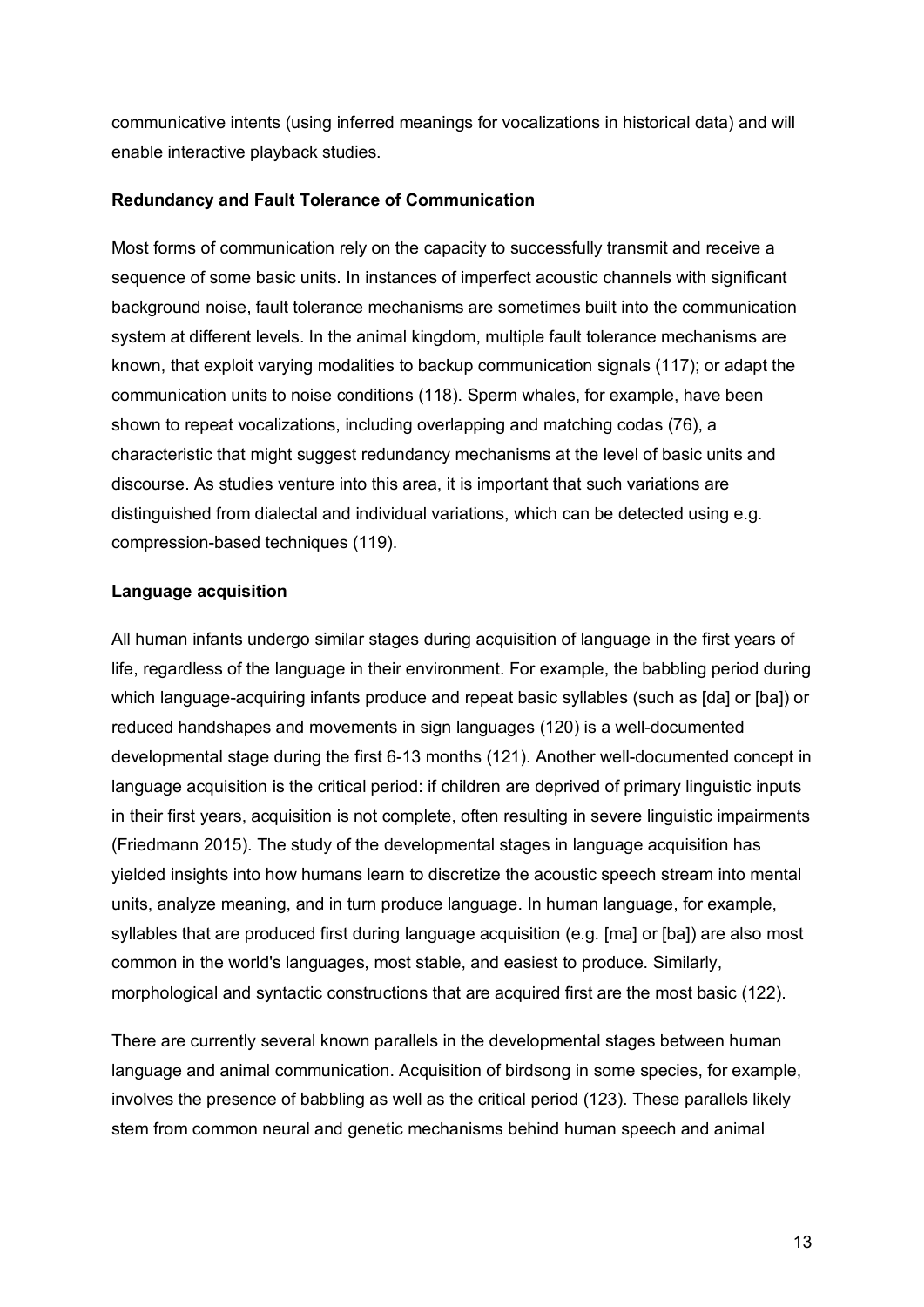vocalizations (124). However, in cetacean research, existing data on the vocalizations of non-adult whales in their natural setting are limited. Continuous and longitudinal data acquisition capabilities are required to record vocalizations of calf-mother pairs and collect behavioral data on their interactions as calves mature. Such data will provide insights into the order of acquisition of coda types, leading to insights into the articulatory effort of the vocalization as well as identification of the most basic structural building blocks and their functions.

## Playback-based Validation

Playbacks are the experimental presentation of stimuli to animals, traditionally used to investigate their behavioral, cognitive, or psychophysiological responses (125). Playbacks in relation to animal communication can be categorized based on (i) the stimulus type (such as responses to conspecific or heterospecific signals (e.g. (126, 127) or anthropogenic noise (e.g., sonar behavioral response studies, reviewed in (128) and (ii) the collected data (such as response calls or behavior). While playback validation is a common technique used to study the vocalizations of terrestrial animals including birds (129), primates (130), and elephants (131, 132) that has proven successful in both grounding the functional use of calls as well as building understanding of the physiological and cognitive abilities of these animals In cetacean research, the vast majority of playback experiments have focused on the functional use of calls for social identity. It was shown this way, for example, that bottlenose dolphins use vocal labels to address one another (24).

For any vocal recognition system to function in this way, it must meet the following three criteria: first, there must be calls that vary enough and/or are sufficiently stereotyped to provide identity information for individuals or groups; second, listeners must be able to distinguish between these calls and hold a shared meaning/function for the calls; and third, listeners must then respond differently to those calls based on the identity of the signaller and their interaction history with them.

The divide between playbacks *in-situ* at sea and the captive experiments is partly a result of a separation in focus: captive studies primarily examined the auditory capacity and cognitive responses of the animals, while wild studies mainly looked at response to conspecific calls. Another major separating factor is the logistical and technological limitations of performing playback studies at sea: studying animal communication in the wild within a natural social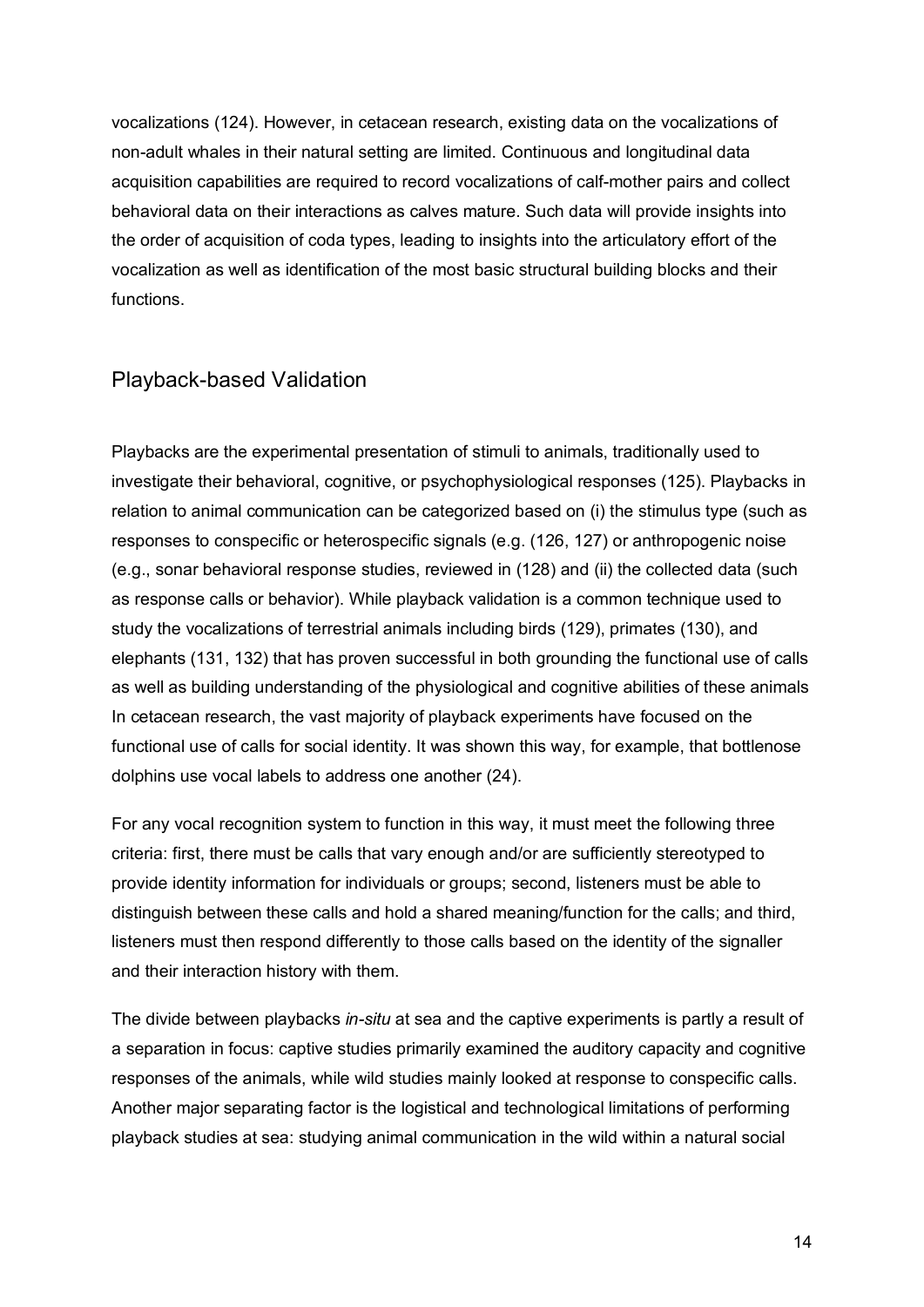and behavioral context is significantly harder than in controlled settings in captivity. However, despite their complexity, wild playback experiments increase functional validity by avoiding the disturbance of species-typical social groups and daily behavioral routines (133).

The inherent challenges of conducting playback experiments for the purpose of grounding hypotheses of any animal communication model fall under three general questions (see (134):

1) Do we know *what to playback*? Formalizing hypotheses requires a detailed understanding of both the signals being produced and the social/behavioral context in which they are used, and must be preceded by addressing core phonological, syntactical, and semantic questions using language models to better build appropriate playback stimuli to underlie grounding experiments within behavioral contexts.

2) Do stimuli *replicate biological signals*? Playback signals must adequately replicate the parameters of the natural signals themselves, avoid pseudo-replication with a sufficiently large sample, and reduce the logistical and perceptual limitations of conducting field playbacks from boats with researchers present. This requires developing novel playback technology based on autonomous aquatic robots, which remove the vessel from the experiment.

3) Can we *recognize a response*? The ability to detect and identify behavioral responses to the playback stimuli requires a baseline understanding of the variation in behavior in the wild from observational studies. This is perhaps the biggest challenge as it requires both an understanding of what whales do, but also what we expect them to do in response to our playbacks.

While cetacean playbacks have similar interpretation challenges as terrestrial studies, they are logistically more challenging and mainly technologically-limited. The purpose of playback experiments in Project CETI is two-fold. First, and more typical, is the use of playbacks to ground semantic hypotheses and test purported syntax based on hypotheses generated from language models. The second use case, which can be viewed as an evolution of the first one, is more speculative but potentially offering an opportunity to make significant advancement in field-based, interactive-playback among whales. There is currently rapid innovation of interactive playbacks in which researchers are able to more rapidly reply to animals' communication in the wild. This is particularly evident in bird song research (135). Technological development of tools in this area in some ways mirrors advances with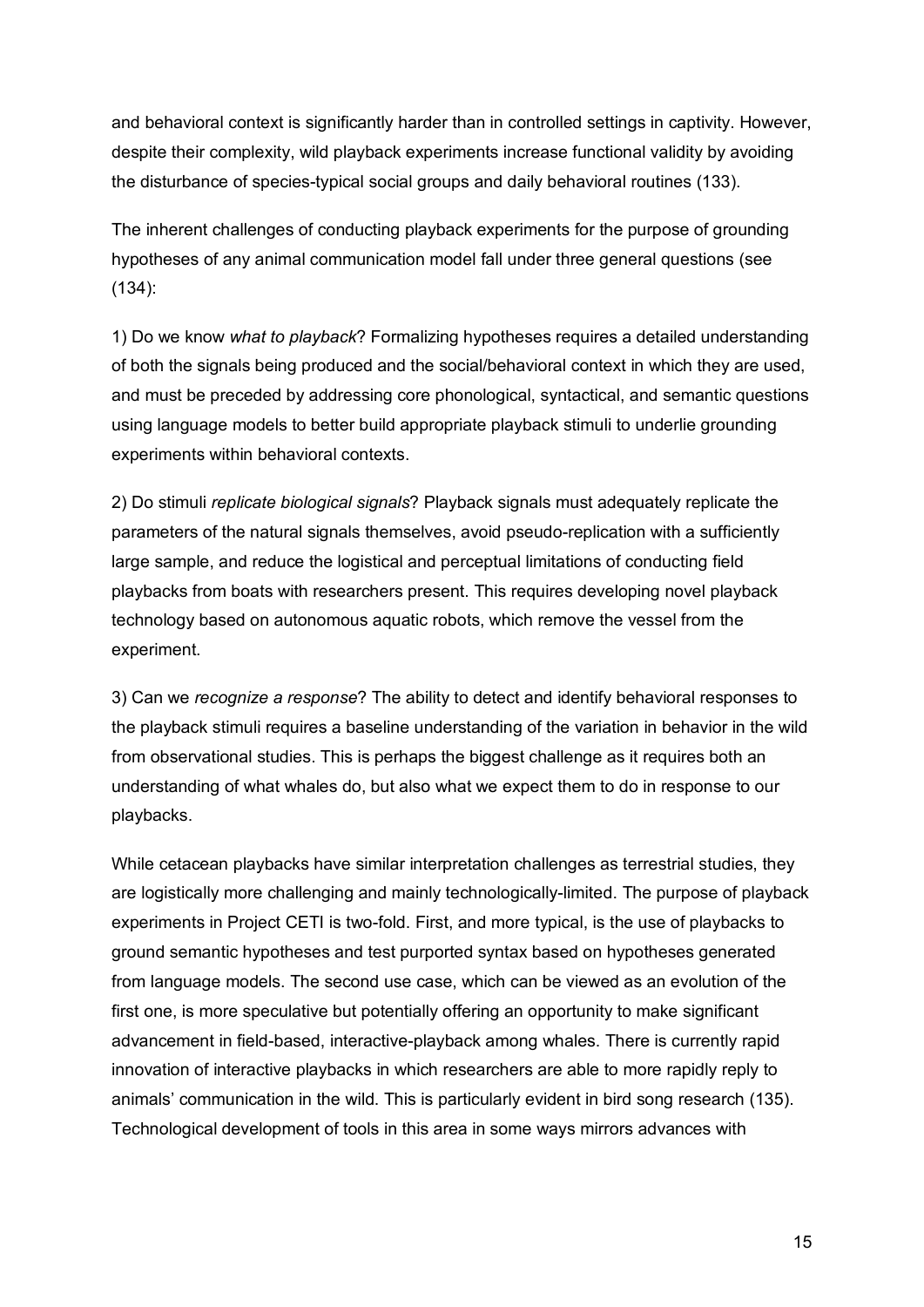increasingly common NLP-based interactive voice assistants and chatbots, which are intended to listen, detect, and appropriately reply in context to their human users.

## Conclusion

Recent advances in machine learning developed for the analysis of human-generated signals and broadly used in industry now make it possible to obtain unprecedented insights into the structure and meaning of non-human species communication. Such methods, when applied to purposely built datasets, are likely to bring a shift in perspective in deciphering animal communication in their natural settings. Achieving this ambitious goal requires an orchestrated effort and expertise from multiple disciplines across the scientific community. A prerequisite for this to happen is an open source and data sharing culture that has allowed the machine learning research community to flourish over the past decade.

Previous large-scale and collaborative efforts have been successful in yielding substantial steps forward in the understanding of natural systems. Past collaborative projects (in particular, in genetics and astrophysics) turned out to be influential "not because they answer any single question but because they enable investigation of continuously arising new questions from the same data-rich sources" (136), and their impact resulted from providing the technological foundations as well as findings and advancements along the journey.

Beyond advancing our understanding of natural communication systems, we see these efforts leading to tool sets that can be utilized in a diversity of fields. A large-scale, interdisciplinary and integrated study of cetacean communication will also advance the design of underwater acoustic sensors, gentle robotics, processing complex bioacoustic signals, and machine learning for language modeling. Collective advances in this area hold the potential to open new frontiers in interspecies communication and can lead to a deeper appreciation and understanding of the complexity and diversity of communication in the natural world.

# Acknowledgments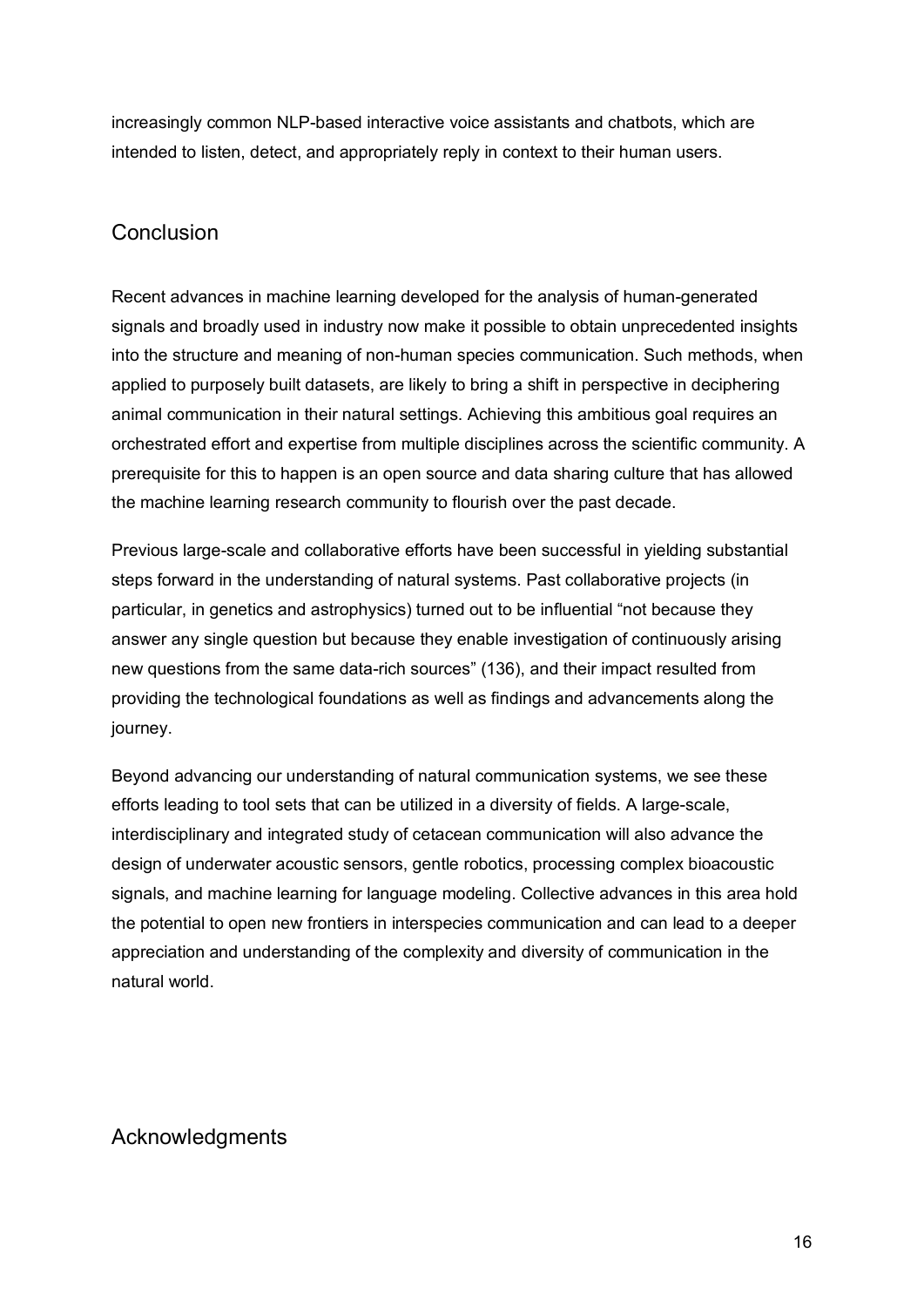Project CETI (Cetacean Translation Initiative), a nonprofit organization, applying advanced machine learning and non-invasive robotics to listen to and translate the communication of whales is funded by grants from Dalio Philanthropies and Ocean X; Sea Grape Foundation; Rosamund Zander and Hansjorg Wyss, and others, through the Audacious Project: a collaborative funding initiative housed at TED; as well as National Geographic Society Grant (No. NGS-72337T-20). We thank Jane Lipson and Pietro Lio' for helpful comments on the manuscript.

## References

- 1. Aristotle., R. Cresswell, J. G. Schneider, *Aristotle's History of animals : In ten books*, v. 7 (H.G. Bohn, 1862).
- 2. P. Schlenker, *et al.*, Formal monkey linguistics. *Theor. Linguist.* **42**, 1–90 (2016).
- 3. E. A. Hebets, C. J. Vink, L. Sullivan-Beckers, M. F. Rosenthal, The dominance of seismic signaling and selection for signal complexity in Schizocosa multimodal courtship displays. *Behav. Ecol. Sociobiol.* **67**, 1483–1498 (2013).
- 4. D. O. Elias, W. P. Maddison, C. Peckmezian, M. B. Girard, A. C. Mason, Orchestrating the score: complex multimodal courtship in the Habronattus coecatus group of Habronattus jumping spiders (Araneae: Salticidae). *Biol. J. Linn. Soc. Lond.* **105**, 522–547 (2012).
- 5. I. G. Kulahci, A. Dornhaus, D. R. Papaj, Multimodal signals enhance decision making in foraging bumble-bees. *Proc. R. Soc. B Biol. Sci.* **275**, 797–802 (2008).
- 6. S. H. Ackers, C. N. Slobodchikoff, Communication of Stimulus Size and Shape in Alarm Calls of Gunnison's Prairie Dogs, Cynomys gunnisoni. *Ethology* **105**, 149–162 (1999).
- 7. C. N. Slobodchikoff, A. Paseka, J. L. Verdolin, Prairie dog alarm calls encode labels about predator colors. *Anim. Cogn.* **12**, 435–439 (2009).
- 8. M. C. Baker, "Bird Song Research: The Past 100 Years" (2001).
- 9. M. Griesser, D. Wheatcroft, T. N. Suzuki, From bird calls to human language: exploring the evolutionary drivers of compositional syntax. *Curr. Opin. Behav. Sci.* **21**, 6–12 (2018).
- 10. C. B. Jones, T. E. Van Cantfort, Multimodal communication by male mantled howler monkeys (Alouatta palliata) in sexual contexts: A descriptive analysis. *Folia Primatol.* **78**, 166–185 (2007).
- 11. D. A. Leavens, Animal Cognition: Multimodal Tactics of Orangutan Communication.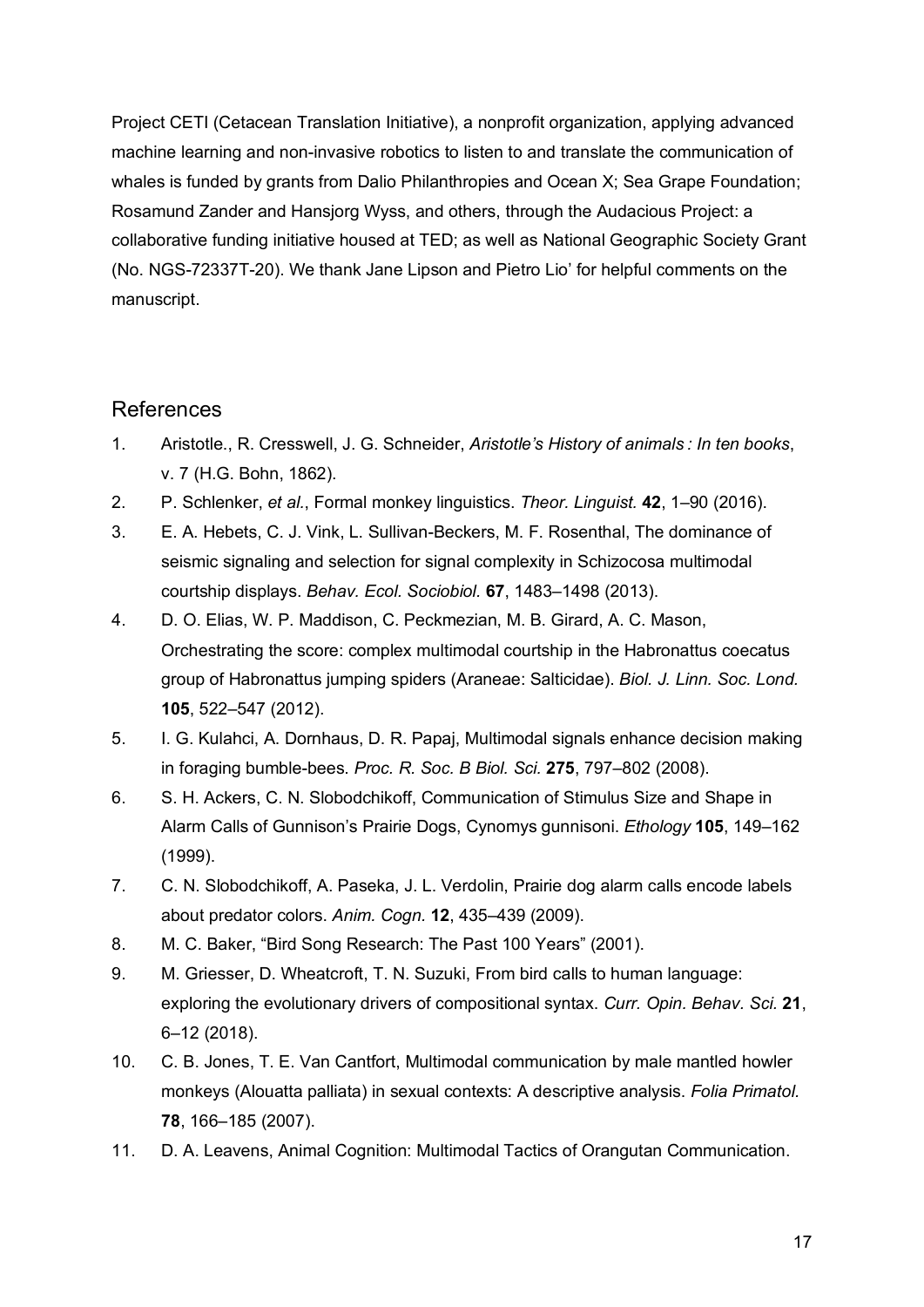*Curr. Biol.* **17**, R762--R764 (2007).

- 12. K. Ouattara, A. Lemasson, K. Zuberbühler, Campbell's monkeys concatenate vocalizations into context-specific call sequences. *Proc. Natl. Acad. Sci. U. S. A.* **106**, 22026–22031 (2009).
- 13. E. Clarke, U. H. Reichard, K. Zuberbühler, The Syntax and Meaning of Wild Gibbon Songs. *PLoS One* **1**, e73 (2006).
- 14. R. M. Seyfarth, D. L. Cheney, P. Marler, Vervet monkey alarm calls: Semantic communication in a free-ranging primate. *Anim. Behav.* **28**, 1070–1094 (1980).
- 15. V. M. Janik, L. S. Sayigh, Communication in bottlenose dolphins: 50 years of signature whistle research. *J. Comp. Physiol. A Neuroethol. Sensory, Neural, Behav. Physiol.* **199** (2013).
- 16. V. M. Janik, *Cetacean vocal learning and communication* (Elsevier Ltd, 2014).
- 17. I. M. Pepperberg, Cognition in an African gray parrot (Psittacus erithacus): Further evidence for comprehension of categories and labels. *J. Comp. Psychol.* **104**, 41–52 (1990).
- 18. S. Savage-Rumbaugh, D. M. Rumbaugh, K. McDonald, Language learning in two species of apes. *Neurosci. Biobehav. Rev.* **9**, 653–665 (1985).
- 19. F. G. Patterson, The gestures of a gorilla: Language acquisition in another pongid. *Brain Lang.* **5**, 72–97 (1978).
- 20. V. M. Janik, P. J. B. Slater, Context-specific use suggests that bottlenose dolphin signature whistles are cohesion calls. *Anim. Behav.* **56**, 829–838 (1998).
- 21. V. M. Janik, P. J. B. Slater, Vocal Learning in Mammals. *Adv. Study Behav.*, 59–99 (1997).
- 22. J. H. Poole, P. L. Tyack, A. S. Stoeger-Horwath, S. Watwood, Elephants are capable of vocal learning. *Nature* **434**, 455–456 (2005).
- 23. T. J. S. Balsby, J. W. Bradbury, Vocal matching by orange-fronted conures (Aratinga canicularis). *Behav. Process.* **82**, 133–139 (2009).
- 24. S. L. King, L. S. Sayigh, R. S. Wells, W. Fellner, V. M. Janik, Vocal copying of individually distinctive signature whistles in bottlenose dolphins. *Proc. Biol. Sci.* **280**, 20130053 (2013).
- 25. P. L. Tyack, L. S. Sayigh, Vocal learning in cetaceans. *Soc. Influ. Vocal Dev.*, 208– 233 (1997).
- 26. R. Wanker, Y. Sugama, S. Prinage, Vocal labelling of family members in spectacled parrotlets, Forpus conspicillatus. *Anim. Behav.* **70**, 111–118 (2005).
- 27. S. L. King, V. M. Janik, Bottlenose dolphins can use learned vocal labels to address each other. *Proc. Natl. Acad. Sci. U. S. A.* **110**, 13216–13221 (2013).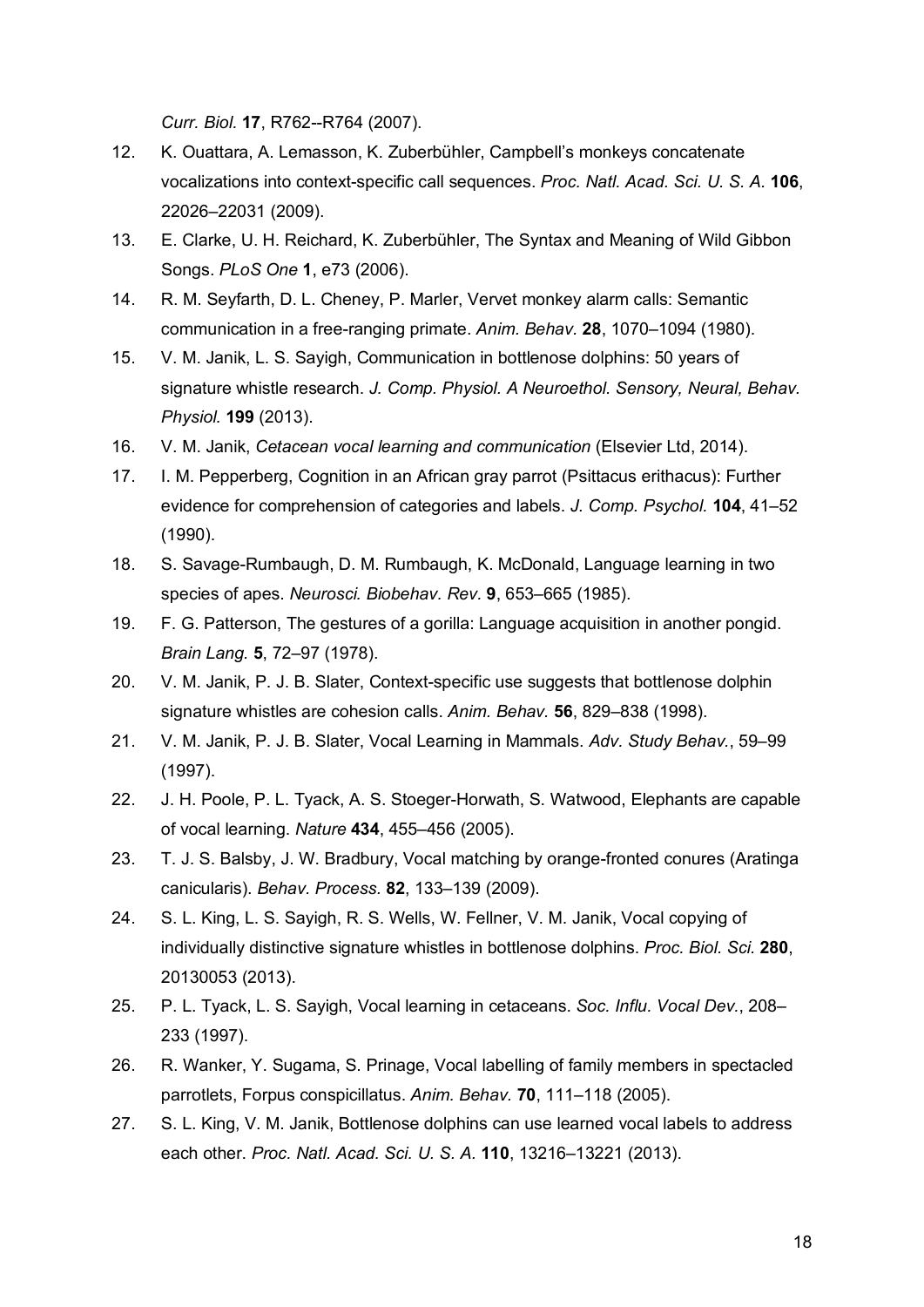- 28. N. J. Quick, V. M. Janik, Bottlenose dolphins exchange signature whistles when meeting at sea. *Proc. R. Soc. B Biol. Sci.* **279**, 2539–2545 (2012).
- 29. P. Tyack, Population biology, social behavior and communication in whales and dolphins. *Trends Ecol. Evol.* **1**, 144–150 (1986).
- 30. J. N. Bruck, Decades-long social memory in bottlenose dolphins. *Proc. Biol. Sci.* **280**, 20131726 (2013).
- 31. S. Gero, A. Bøttcher, H. Whitehead, P. T. Madsen, Socially segregated, sympatric sperm whale clans in the Atlantic Ocean. *R. Soc. Open Sci.* **3** (2016).
- 32. S. Gero, J. Gordon, H. Whitehead, Individualized social preferences and long-term social fidelity between social units of sperm whales. *Anim. Behav.* (2015) https:/doi.org/10.1016/j.anbehav.2015.01.008.
- 33. R. C. Connor, "Group Living in Whales and Dolphins" in *Cetacean Societies: Field Studies of Dolphins and Whales*, (2000).
- 34. J. H. Steele, A comparison of terrestrial and marine ecological systems. *Nature* **313**, 355–358 (1985).
- 35. L. V. Worthington, W. E. Schevill, Underwater sounds heard from sperm whales. *Nature* **4850**, 291 (1957).
- 36. W. A. Watkins, W. E. Schevill, Sperm whale codas. *J. Acoust. Soc. Am.* **62**, 1486– 1490 (1977).
- 37. H. Whitehead, *Sperm whales: Social evolution in the ocean* (University of Chicago Press, 2003).
- 38. L. S. Weilgart, H. Whitehead, K. Payne, A colossal convergence Sperm whales and elephants share similar life histories and social structures, which include social females and roving males. *Am. Sci.* **84:3** (1996).
- 39. M. Cantor, S. Gero, H. Whitehead, L. Rendell, "Sperm Whale: The Largest Toothed Creature on Earth" in *Ethology and Behavioral Ecology of Odontocetes*, B. Würsig, Ed. (Springer International Publishing, 2019), pp. 261–280.
- 40. J. A. Goldbogen, P. T. Madsen, The evolution of foraging capacity and gigantism in cetaceans. *J. Exp. Biol.* **221**, jeb166033 (2018).
- 41. B. Møhl, M. Wahlberg, P. T. Madsen, A. Heerfordt, A. Lund, The monopulsed nature of sperm whale clicks. *J. Acoust. Soc. Am.* **114**, 1143–1154 (2003).
- 42. L. Marino, A comparison of encephalization between odontocete cetaceans and anthropoid primates. *Brain Behav. Evol.* **51**, 230–238 (1998).
- 43. L. Marino, *et al.*, Cetaceans have complex brains for complex cognition. *PLoS Biol.* (2007) https:/doi.org/10.1371/journal.pbio.0050139.
- 44. L. Marino, Cetacean Brain Evolution: Multiplication Generates Complexity. *Int. J.*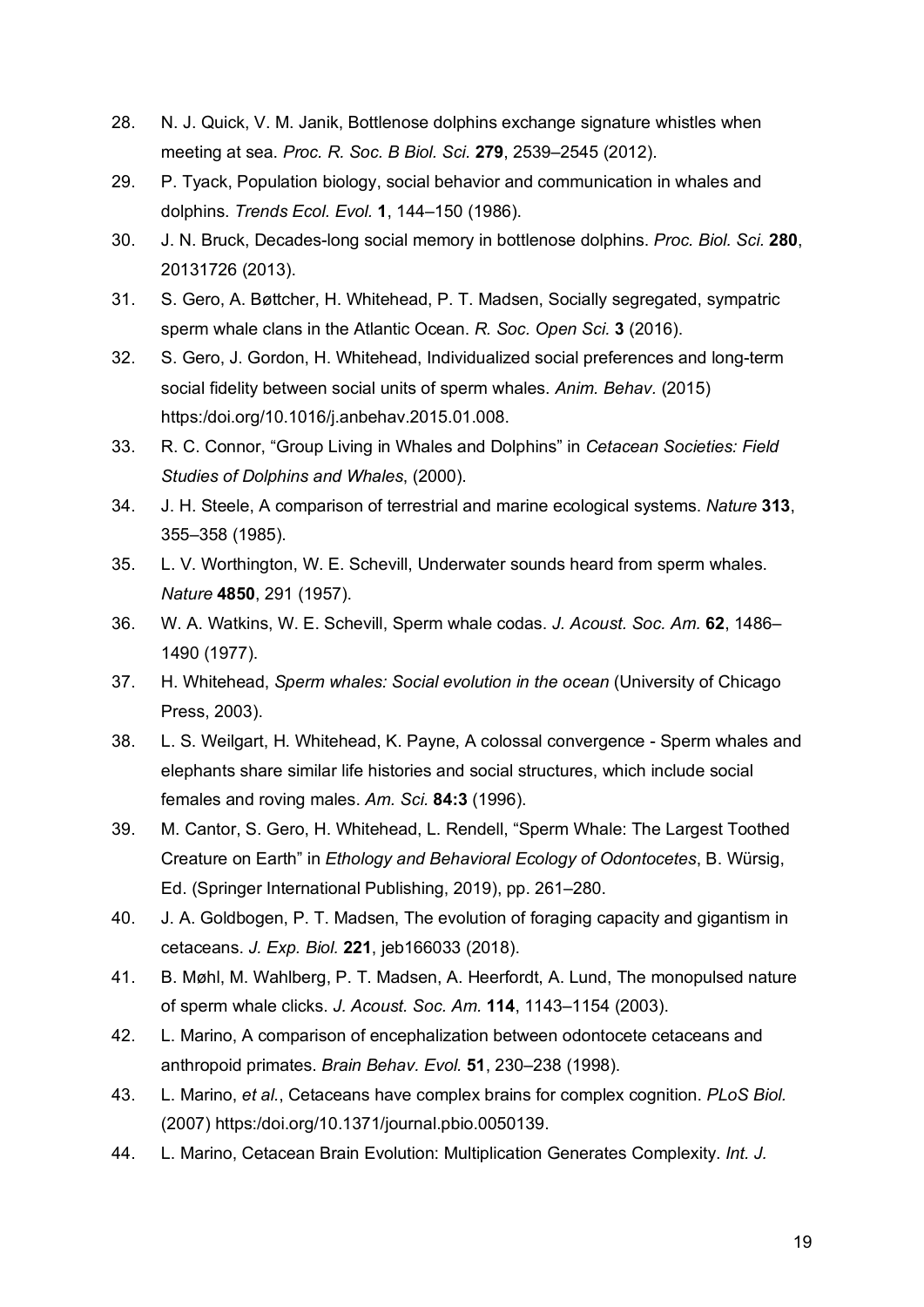*Comp. Psychol.* **17**, 1–16 (2004).

- 45. L. Marino, P. Brakes, M. P. Simmonds, "Brain structure and intelligence in cetaceans" in *Whales and Dolphins: Cognition, Culture, Conservation and Human Perceptions*, (EarthScan/Routledge New York, 2011), pp. 115–128.
- 46. C. Butti, C. C. Sherwood, A. Y. Hakeem, J. M. Allman, P. R. Hof, Total number and volume of Von Economo neurons in the cerebral cortex of cetaceans. *J. Comp. Neurol.* **515**, 243–259 (2009).
- 47. P. R. Hof, R. Chanis, L. Marino, Cortical complexity in cetacean brains. *Anat. Rec. Part A Discov. Mol. Cell. Evol. Biol.* **287A**, 1142–1152 (2005).
- 48. P. T. Stevick, *et al.*, A quarter of a world away: female humpback whale moves 10,000 km between breeding areas. *Biol. Lett.* **7**, 299–302 (2011).
- 49. I. Seim, *et al.*, The transcriptome of the bowhead whale Balaena mysticetus reveals adaptations of the longest-lived mammal. *Aging (Albany. NY).* **6**, 879–899 (2014).
- 50. Y. Lecun, Y. Bengio, G. Hinton, Deep learning. *Nature* (2015) https:/doi.org/10.1038/nature14539.
- 51. M. Elsner, S. Goldwater, J. Eisenstein, Bootstrapping a Unified Model of Lexical and Phonetic Acquisition in *Proceedings of the 50th Annual Meeting of the Association for Computational Linguistics (Volume 1: Long Papers)*, (Association for Computational Linguistics, 2012), pp. 184–193.
- 52. D. Klein, C. D. Manning, Corpus-based induction of syntactic structure: Models of dependency and constituency. *Proc. 42nd Annu. Meet. Assoc. Comput. Linguist.* (2004).
- 53. T. Naseem, H. Chen, R. Barzilay, M. Johnson, Using universal linguistic knowledge to guide grammar induction (2010).
- 54. Y. Kim, C. Dyer, A. M. Rush, Compound probabilistic context-free grammars for grammar induction. *arXiv Prepr. arXiv1906.10225* (2019).
- 55. S. Tellex, *et al.*, Understanding natural language commands for robotic navigation and mobile manipulation in *Proceedings of the Twenty-Fifth AAAI Conference on Artificial Intelligence*, AAAI'11., (AAAI Press, 2011), pp. 1507–1514.
- 56. A. Rohrbach, M. Rohrbach, R. Hu, T. Darrell, B. Schiele, Grounding of Textual Phrases in Images by Reconstruction in *Computer Vision -- ECCV 2016*, (Springer International Publishing, 2016), pp. 817–834.
- 57. J. Andreas, M. Rohrbach, T. Darrell, D. Klein, Neural module networks in *Proceedings of the IEEE Conference on Computer Vision and Pattern Recognition*, (2016), pp. 39– 48.
- 58. R. C. Berwick, K. Okanoya, G. J. L. Beckers, J. J. Bolhuis, Songs to syntax: the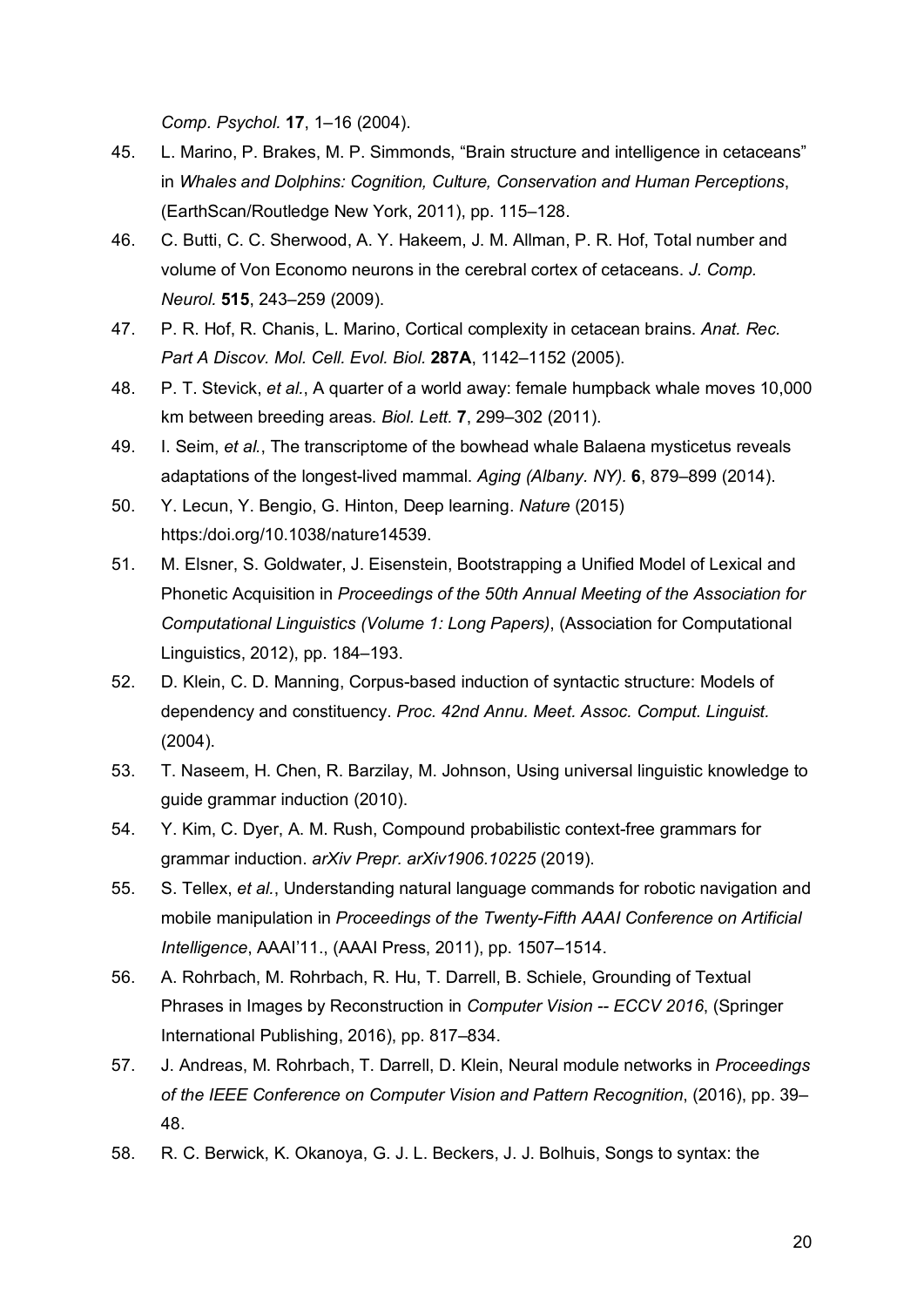linguistics of birdsong. *Trends Cogn. Sci.* **15**, 113–121 (2011).

- 59. H. Whitehead, Consensus movements by groups of sperm whales. *Mar. Mammal Sci.* **32** (2016).
- 60. S. Gero, D. Engelhaupt, L. Rendell, H. Whitehead, Who cares? Between-group variation in alloparental caregiving in sperm whales. *Behav. Ecol.* **20**, 838–843 (2009).
- 61. S. Gero, J. Gordon, H. Whitehead, Calves as social hubs: dynamics of the social network within sperm whale units. *Proc. Biol. Sci.* **280**, 20131113 (2013).
- 62. H. Whitehead, L. Rendell, Movements, habitat use and feeding success of cultural clans of South Pacific sperm whales. *J. Anim. Ecol.* **73**, 190–196 (2004).
- 63. M. Cantor, H. Whitehead, How does social behavior differ among sperm whale clans? *Mar. Mammal Sci.* **31**, 1275–1290 (2015).
- 64. M. Marcoux, H. Whitehead, L. Rendell, Sperm whale feeding variation by location, year, social group and clan: Evidence from stable isotopes. *Mar. Ecol. Prog. Ser.* **333**, 309–314 (2007).
- 65. M. Marcoux, L. Rendell, H. Whitehead, Indications of fitness differences among vocal clans of sperm whales. *Behav. Ecol. Sociobiol.* **61**, 1093–1098 (2007).
- 66. L. Rendell, S. L. Mesnick, M. L. Dalebout, J. Burtenshaw, H. Whitehead, Can genetic differences explain vocal dialect variation in sperm whales, Physeter macrocephalus? *Behav. Genet.* **42**, 332–343 (2012).
- 67. P. Tønnesen, C. Oliveira, M. Johnson, P. T. Madsen, The long-range echo scene of the sperm whale biosonar. *Biol. Lett.* **16**, 20200134 (2020).
- 68. W. M. X. Zimmer, P. L. Tyack, M. P. Johnson, P. T. Madsen, Three-dimensional beam pattern of regular sperm whale clicks confirms bent-horn hypothesis. *J. Acoust. Soc. Am.* **117**, 1473–1485 (2005).
- 69. L. Weilgart, H. Whitehead, Group-specific dialects and geographical variation in coda repertoire in South Pacific sperm whales. *Behav. Ecol. Sociobiol.* (1997) https:/doi.org/10.1007/s002650050343.
- 70. S. Gero, H. Whitehead, L. Rendell, Individual, unit and vocal clan level identity cues in sperm whale codas. *R. Soc. Open Sci.* (2016) https:/doi.org/10.1098/rsos.150372.
- 71. L. E. Rendell, H. Whitehead, Vocal clans in sperm whales (Physeter macrocephalus). *Proc. R. Soc. B Biol. Sci.* (2003) https:/doi.org/10.1098/rspb.2002.2239.
- 72. M. Amano, A. Kourogi, K. Aoki, M. Yoshioka, K. Mori, Differences in sperm whale codas between two waters off Japan: possible geographic separation of vocal clans. *J. Mammal.* **95**, 169–175 (2014).
- 73. T. O. S. Amorim, *et al.*, Coda repertoire and vocal clans of sperm whales in the western Atlantic Ocean. *Deep Sea Res. Part I* **160**, 103254 (2020).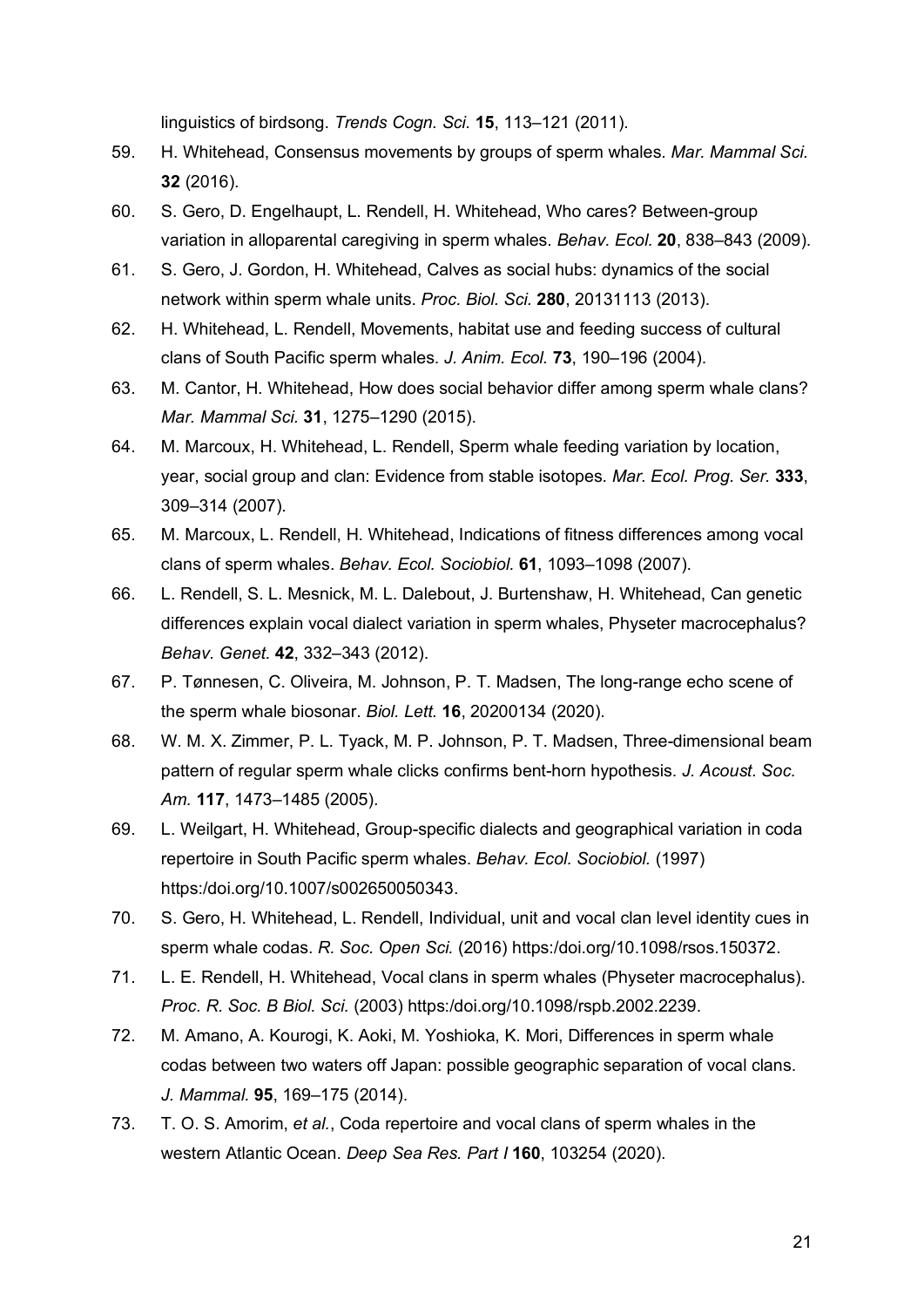- 74. L. A. E. Huijser, *et al.*, Vocal repertoires and insights into social structure of sperm whales ( Physeter macrocephalus ) in Mauritius, southwestern Indian Ocean. *Mar. Mammal Sci.* **36**, 638–657 (2020).
- 75. S. L. Watwood, P. J. O. Miller, M. Johnson, P. T. Madsen, P. L. Tyack, Deep-diving foraging behaviour of sperm whales (Physeter macrocephalus). *J. Anim. Ecol.* **75**, 814–825 (2006).
- 76. T. M. Schulz, H. Whitehead, S. Gero, L. Rendell, Overlapping and matching of codas in vocal interactions between sperm whales: insights into communication function. *Anim. Behav.* **76**, 1977–1988 (2008).
- 77. T. M. Schulz, H. Whitehead, S. Gero, L. Rendell, Individual vocal production in a sperm whale (Physeter macrocephalus) social unit. *Mar. Mamm. Sci.* **27**, 149–166 (2011).
- 78. P. C. Bermant, M. M. Bronstein, R. J. Wood, S. Gero, D. F. Gruber, Deep Machine Learning Techniques for the Detection and Classification of Sperm Whale Bioacoustics. *Sci. Rep.* (2019) https:/doi.org/10.1038/s41598-019-48909-4.
- 79. G. Lample, M. Ott, A. Conneau, L. Denoyer, M. Ranzato, Phrase-Based & Neural Unsupervised Machine Translation (2018).
- 80. T. B. Brown, *et al.*, Language Models are Few-Shot Learners (2020).
- 81. M. Tessler, *et al.*, Ultra-gentle soft robotic fingers induce minimal transcriptomic response in a fragile marine animal. *Curr. Biol.* **30**, 157–158 (2020).
- 82. K. M. Gamel, A. M. Garner, B. E. Flammang, Bioinspired remora adhesive disc offers insight into evolution. *Bioinspir. Biomim.* **14**, 56014 (2019).
- 83. Y. Wang, *et al.*, A biorobotic adhesive disc for underwater hitchhiking inspired by the remora suckerfish. *Sci Robot* **2** (2017).
- 84. A. D. Marchese, C. D. Onal, D. Rus, Autonomous Soft Robotic Fish Capable of Escape Maneuvers Using Fluidic Elastomer Actuators. *Soft Robot.* **1**, 75–87 (2014).
- 85. R. K. Katzschmann, J. DelPreto, R. MacCurdy, D. Rus, Exploration of underwater life with an acoustically controlled soft robotic fish. *Sci Robot* **3** (2018).
- 86. D. R. Farine, H. Whitehead, Constructing, conducting and interpreting animal social network analysis. *J. Anim. Ecol.* **84**, 1144–1163 (2015).
- 87. P. Sah, J. D. Méndez, S. Bansal, A multi-species repository of social networks. *Sci Data* **6**, 44 (2019).
- 88. S. Sosa, D. M. P. Jacoby, M. Lihoreau, C. Sueur, Animal social networks: Towards an integrative framework embedding social interactions, space and time. *Methods Ecol. Evol.* **12**, 4–9 (2021).
- 89. H. Kamper, A. Jansen, S. King, S. Goldwater, Unsupervised lexical clustering of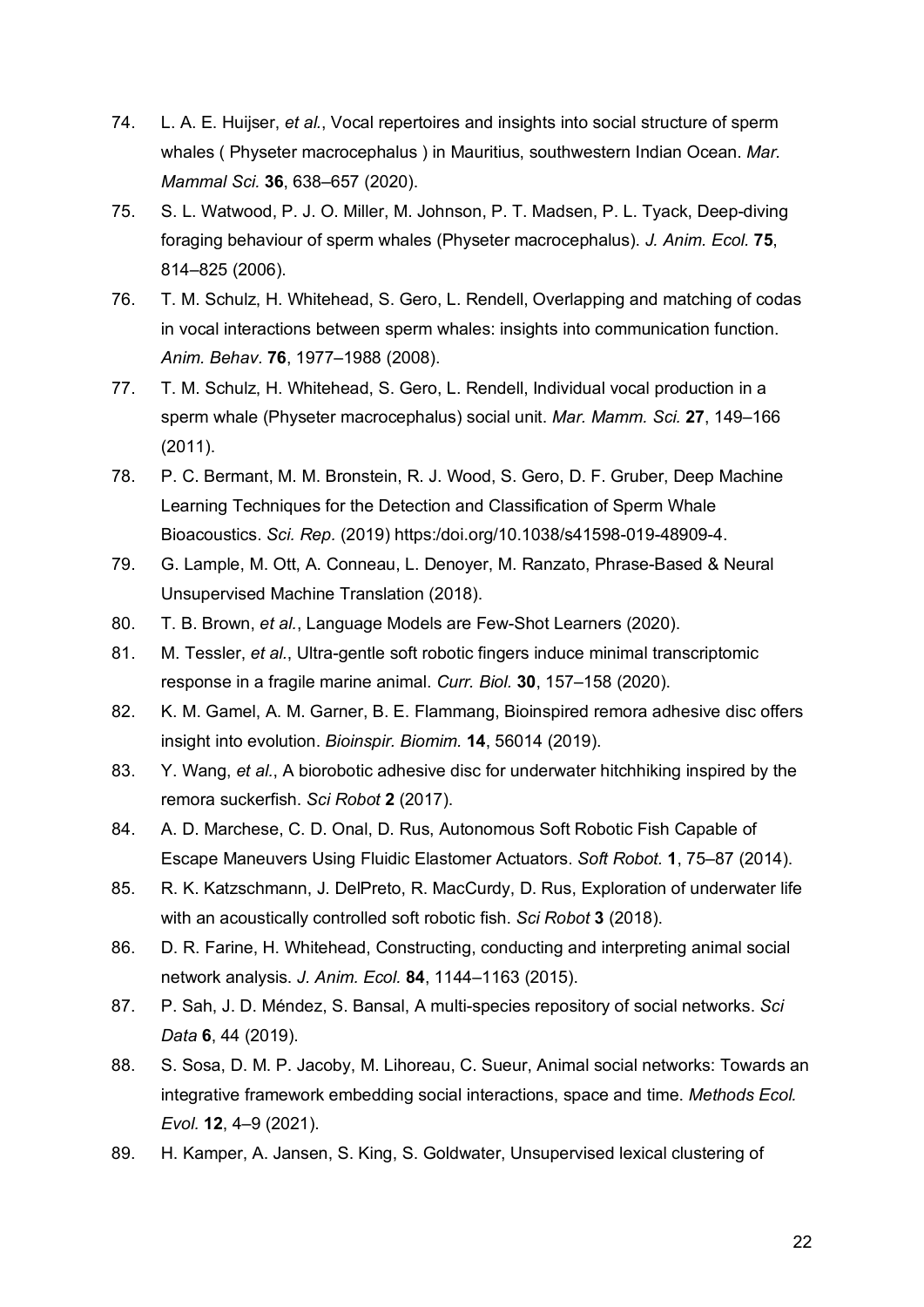speech segments using fixed-dimensional acoustic embeddings in *2014 IEEE Spoken Language Technology Workshop (SLT)*, (2014), pp. 100–105.

- 90. Y.-A. Chung, C.-C. Wu, C.-H. Shen, H.-Y. Lee, L.-S. Lee, Audio Word2Vec: Unsupervised Learning of Audio Segment Representations using Sequence-tosequence Autoencoder (2016).
- 91. M. Artetxe, G. Labaka, E. Agirre, K. Cho, Unsupervised Neural Machine Translation (2017).
- 92. J. Lu, D. Batra, D. Parikh, S. Lee, ViLBERT: Pretraining Task-Agnostic Visiolinguistic Representations for Vision-and-Language Tasks (2019).
- 93. H. Shi, J. Mao, K. Gimpel, K. Livescu, Visually Grounded Neural Syntax Acquisition (2019).
- 94. B. H. Repp, "Categorical Perception: Issues, Methods, Findings" in *Speech and Language*, N. J. Lass, Ed. (Elsevier, 1984), pp. 243–335.
- 95. P. D. Eimas, E. R. Siqueland, P. Jusczyk, J. Vigorito, Speech perception in infants. *Science (80-. ).* **171**, 303–306 (1971).
- 96. R. Antunes, *et al.*, Individually distinctive acoustic features in sperm whale codas. *Anim. Behav.* **81**, 723–730 (2011).
- 97. N. Chomsky, Three models for the description of language. *IRE Trans. Inf. Theory* **2**, 113–124 (1956).
- 98. B. van Niekerk, L. Nortje, H. Kamper, Vector-quantized neural networks for acoustic unit discovery in the ZeroSpeech 2020 challenge in *Interspeech 2020*, (ISCA, 2020).
- 99. G. Beguš, CiwGAN and fiwGAN: Encoding information in acoustic data to model lexical learning with Generative Adversarial Networks (2020).
- 100. Y.-A. Chung, H. Tang, J. Glass, Vector-Quantized Autoregressive Predictive Coding (2020).
- 101. A. Baevski, S. Schneider, M. Auli, vq-wav2vec: Self-Supervised Learning of Discrete Speech Representations (2019).
- 102. J. Chorowski, R. J. Weiss, S. Bengio, A. van den Oord, Unsupervised speech representation learning using WaveNet autoencoders (2019).
- 103. R. Eloff, *et al.*, Unsupervised acoustic unit discovery for speech synthesis using discrete latent-variable neural networks (2019).
- 104. Y. A. Chung, J. Glass, Speech2Vec: A sequence-to-sequence framework for learning word embeddings from speech in *Proceedings of the Annual Conference of the International Speech Communication Association, INTERSPEECH*, (2018).
- 105. J. R. Glass, Towards unsupervised speech processing. 1–4 (2012).
- 106. C. Oliveira, *et al.*, Sperm whale codas may encode individuality as well as clan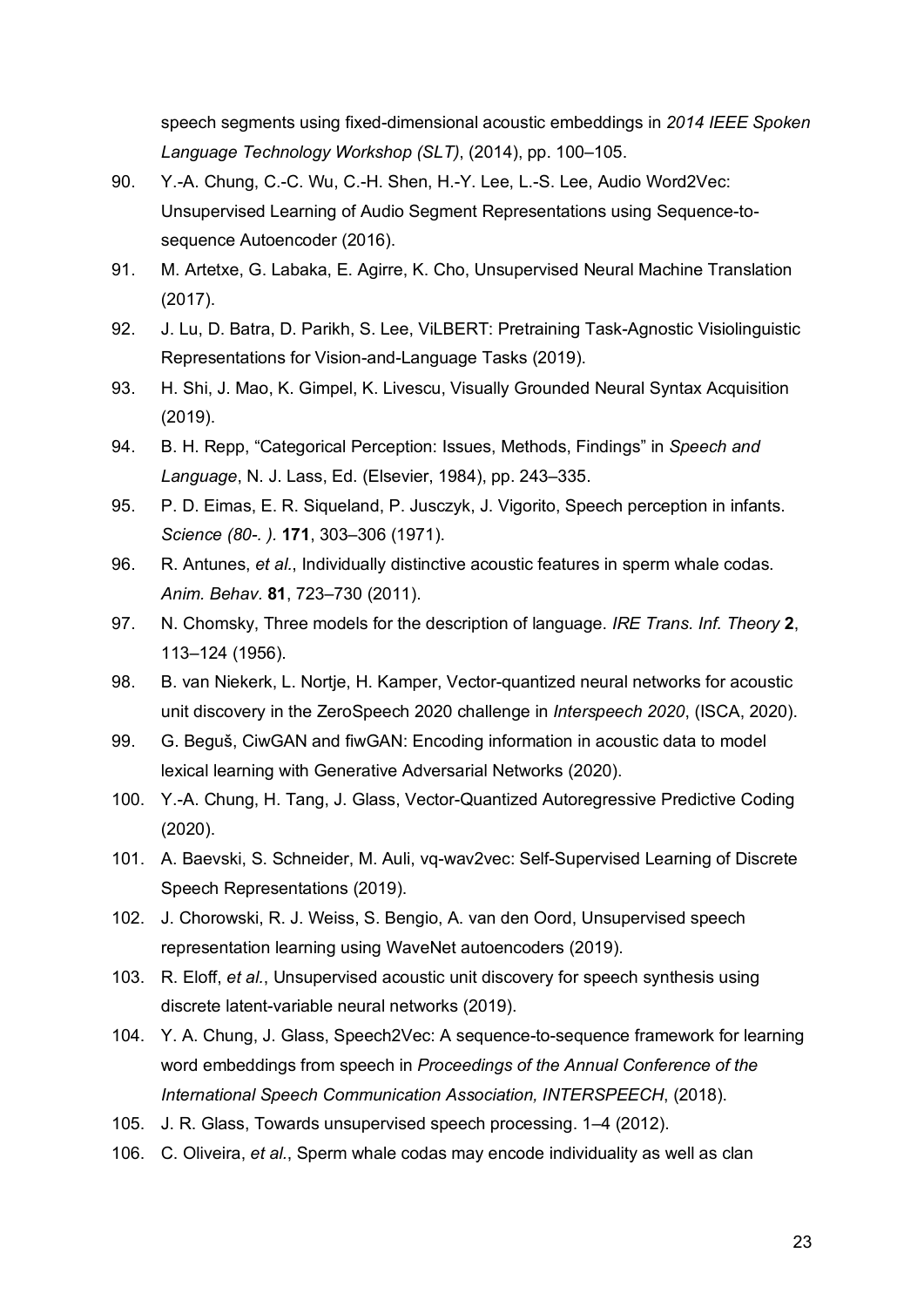identity. *J. Acoust. Soc. Am.* (2016) https:/doi.org/10.1121/1.4949478.

- 107. R. Socher, A. Karpathy, Q. V Le, C. D. Manning, A. Y. Ng, Grounded Compositional Semantics for Finding and Describing Images with Sentences. *Trans. Assoc. Comput. Linguist.* **2**, 207–218 (2014).
- 108. J. Andreas, A. Dragan, D. Klein, Translating Neuralese (2017).
- 109. H. P. Grice, "Logic and conversation" in *Speech Acts*, (Brill, 1975), pp. 41–58.
- 110. H. Sacks, E. A. Schegloff, G. Jefferson, A simplest systematics for the organization of turn-taking for conversation. *Language (Baltim).* **50**, 696–735 (1974).
- 111. H. Giles, N. Coupland, J. Coupland, Accommodation theory: Communication, context, and consequence. *Context. Accommod.*, 1–68 (1991).
- 112. A. D. Patel, Language, music, syntax and the brain. *Nat. Neurosci.* **6**, 674–681 (2003).
- 113. L. Weilgart, H. Whitehead, Coda communication by sperm whales (Physeter macrocephalus) off the Galápagos Islands. *Can. J. Zool.* **71**, 744–752 (1993).
- 114. A. Ravignani, D. L. Bowling, W. T. Fitch, Chorusing, synchrony, and the evolutionary functions of rhythm. *Front. Psychol.* **5**, 1118 (2014).
- 115. C. E. Shannon, Prediction and entropy of printed English. *Bell Syst. tech. j.* **30**, 50–64 (1951).
- 116. J. Gao, M. Galley, L. Li, Neural approaches to conversational AI. *Found. Trends Inf. Retr.* **13** (2019).
- 117. R. A. Johnstone, Multiple displays in animal communication:'backup signals' and "multiple messages." *Philos. Trans. R. Soc. B Biol. Sci.* **351** (1996).
- 118. S. E. LaZerte, H. Slabbekoorn, K. A. Otter, Learning to cope: vocal adjustment to urban noise is correlated with prior experience in black-capped chickadees. *Proc. Biol. Sci.* **283** (2016).
- 119. W. Oliveira Jr, E. Justino, L. S. Oliveira, Comparing compression models for authorship attribution. *Forensic Sci. Int.* **228**, 100–104 (2013).
- 120. L. A. Petitto, P. F. Marentette, Babbling in the manual mode: evidence for the ontogeny of language. *Science (80-. ).* **251**, 1493–1496 (1991).
- 121. M. K. Fagan, Mean Length of Utterance before words and grammar: longitudinal trends and developmental implications of infant vocalizations. *J. Child Lang.* **36**, 495– 527 (2009).
- 122. S. Crain, R. Thornton, Syntax acquisition: Syntax acquisition. *Wiley Interdiscip. Rev. Cogn. Sci.* **3**, 185–203 (2012).
- 123. A. J. Doupe, P. K. Kuhl, Birdsong and human speech: common themes and mechanisms. *Annu. Rev. Neurosci.* **22**, 567–631 (1999).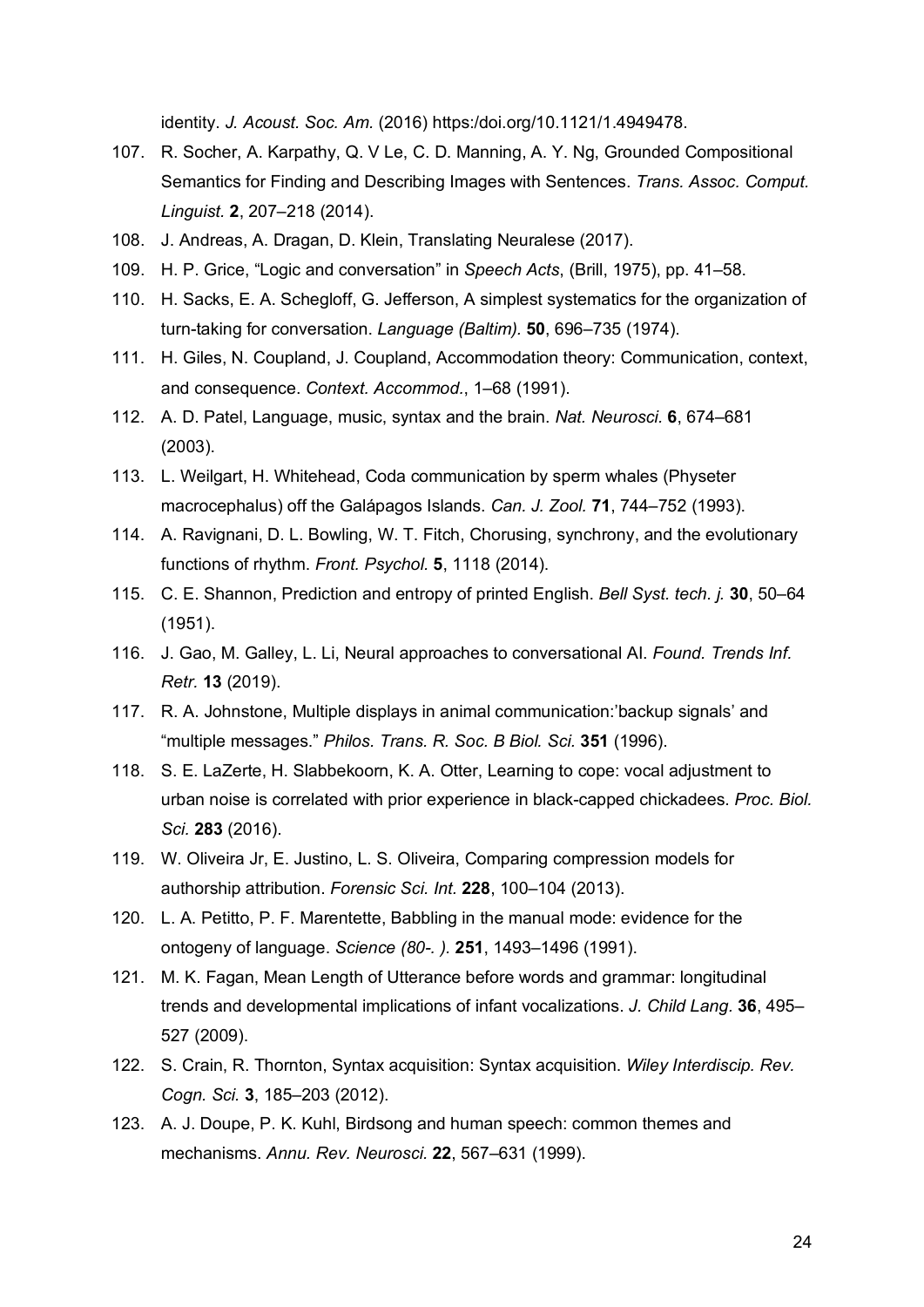- 124. J. J. Bolhuis, K. Okanoya, C. Scharff, Twitter evolution: converging mechanisms in birdsong and human speech. *Nat. Rev. Neurosci.* **11**, 747–759 (2010).
- 125. S. L. King, You talkin' to me? Interactive playback is a powerful yet underused tool in animal communication research. *Biol. Lett.* **11**, 20150403 (2015).
- 126. L. S. Sayigh, *et al.*, Individual recognition in wild bottlenose dolphins: a field test using playback experiments. *Anim. Behav.* **57**, 41–50 (1999).
- 127. F. Visser, *et al.*, Disturbance-specific social responses in long-finned pilot whales, Globicephala melas. *Sci. Rep.* **6**, 28641 (2016).
- 128. B. L. Southall, D. P. Nowacek, P. J. O. Miller, P. L. Tyack, Experimental field studies to measure behavioral responses of cetaceans to sonar. *Endanger. Species Res.* **31**, 293–315 (2016).
- 129. P. K. McGregor, *et al.*, Design of Playback Experiments: The Thornbridge Hall NATO ARW Consensus. *Play. Stud. Anim. Commun.*, 1–9 (1992).
- 130. J. Fischer, R. Noser, K. Hammerschmidt, Bioacoustic field research: a primer to acoustic analyses and playback experiments with primates. *Am. J. Primatol.* **75**, 643– 663 (2013).
- 131. A. S. Stoeger, A. Baotic, Information content and acoustic structure of male African elephant social rumbles. *Sci. Rep.* **6**, 27585 (2016).
- 132. K. McComb, G. Shannon, K. N. Sayialel, C. Moss, Elephants can determine ethnicity, gender, and age from acoustic cues in human voices. *Proc. Natl. Acad. Sci. U. S. A.* **111**, 5433–5438 (2014).
- 133. K. A. Cronin, S. L. Jacobson, K. E. Bonnie, L. M. Hopper, Studying primate cognition in a social setting to improve validity and welfare: a literature review highlighting successful approaches. *PeerJ* **5**, e3649 (2017).
- 134. V. B. Deecke, Studying marine mammal cognition in the wild: a review of four decades of playback experiments. *Aquat. Mamm.* **32**, 461–482 (2006).
- 135. T. Dabelsteen, P. K. McGregor, 22. Dynamic Acoustic Communication and Interactive Playback. *Ecol. Evol. Acoust. Commun. Birds*, 398–408 (2020).
- 136. L. F. Abbott, *et al.*, The mind of a mouse. *Cell* **182**, 1372–1376 (2020).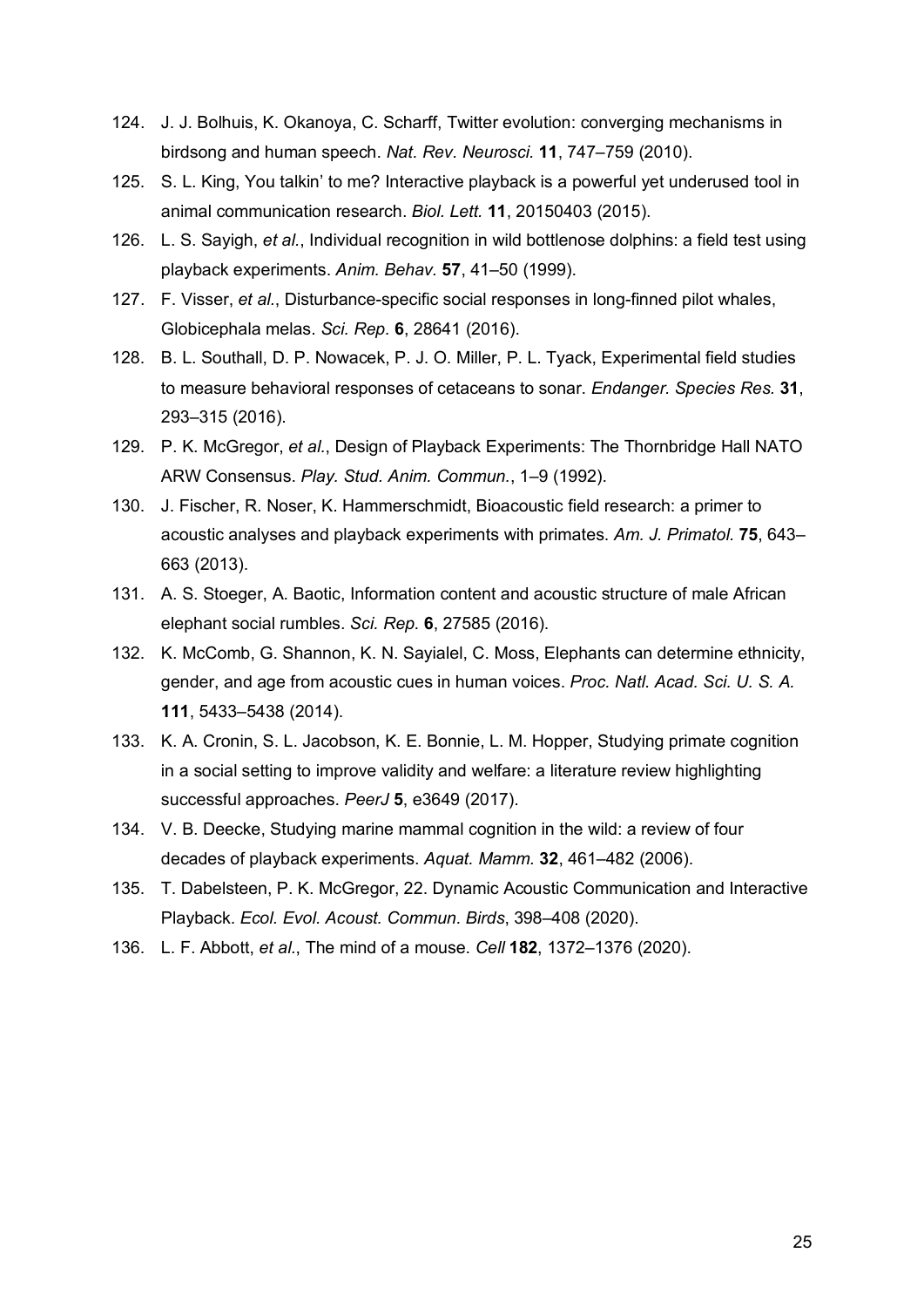

*Figure 1: An interdisciplinary approach to sperm whale communication that integrates biology, robotics, machine learning, and linguistics expertise, and comprise the following key steps. Record: collect large-scale longitudinal multi-modal dataset of whale communication and behavioral data from a variety of sensors. Process: reconcile and process the multisensor data. Decode: using machine learning techniques, create a model of whale communication, characterize its structure, and link it to behavior. Encode & Playback: conduct interactive playback experiments and refine the whale language model.* Illustration © 2021 Alex Boersma.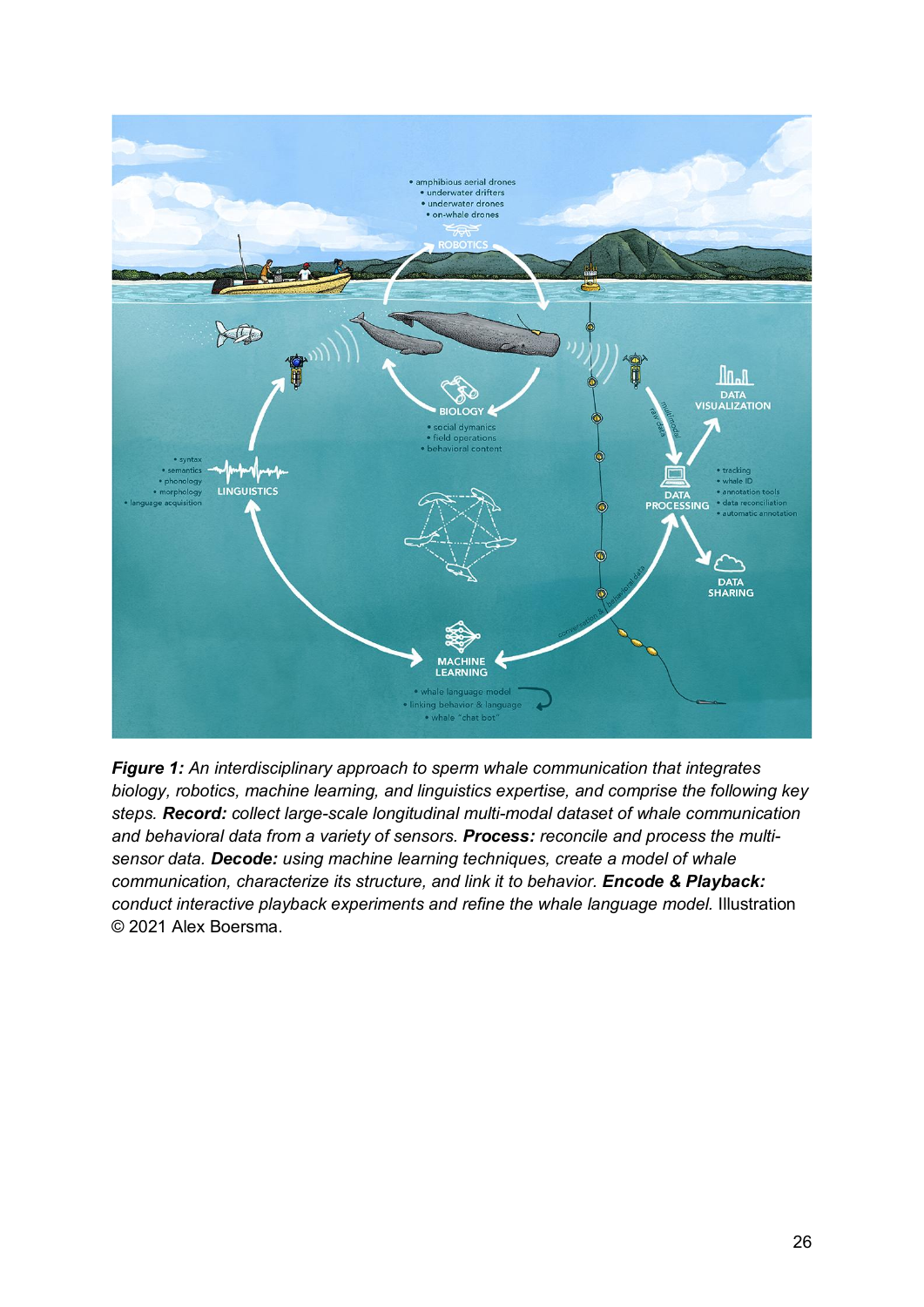

**Figure 2: Sperm whale bioacoustic system.** *A: Sperm whale head contains the spermaceti organ (***c***), a cavity filled with almost 2,000 litres of wax-like liquid, and the junk compartment (***f***), comprising a series of wafer-like bodies believed to act as acoustic lenses. The spermaceti organ and junk act as two connected tubes, forming a bent, conical horn of about 10m in length and 0.8m aperture in large mature males. The sound emitted by the phonic lips (***i***) in the front of the head is focused by traveling through the bent horn, producing a flat wavefront at the exit surface. B: Typical temporal structure of sperm whale echolocation and coda clicks. Echolocation signals are produced with consistent inter-click intervals (of approximately 0.4 sec) while coda clicks are arranged in stereotypical sequences called 'codas' lasting less than 2 sec. Codas are characterized by the different number of constituent clicks and the intervals between them (called inter-click intervals or ICIs). Codas are typically produced in multiparty exchanges that can last from about 10 seconds to over half an hour. Each click, in turn, presents itself as a sequence of equallyspaced pulses, with inter-pulse interval (IPI) of an order of 3-4 msec in an adult female, which is the result of the sound reflecting within the spermaceti organ.* Illustration © 2021 Alex Boersma.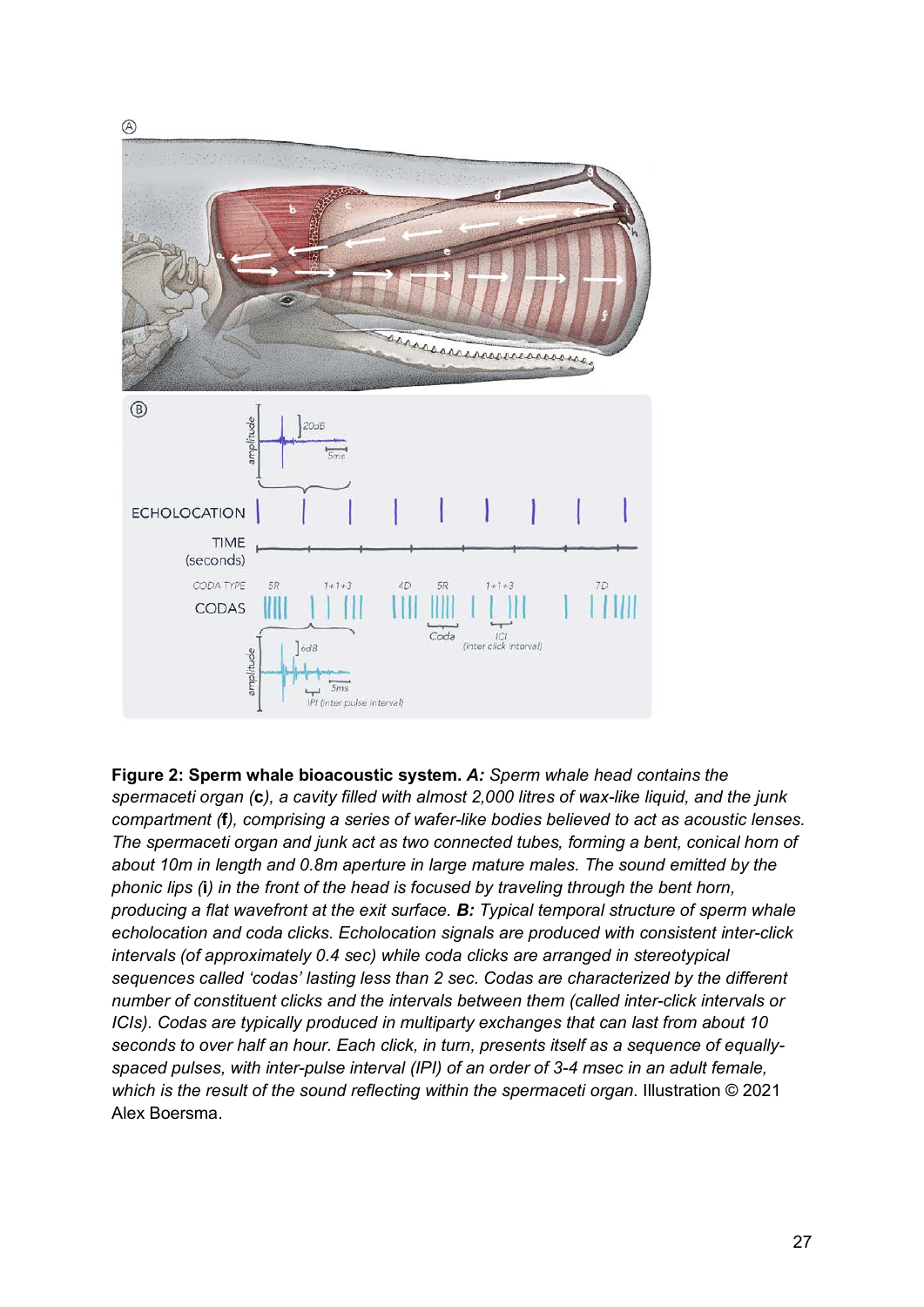

**Figure 3:** *Comparative size of datasets used for training NLP models (represented by the circle area). GPT-3 is only partially visible, while the dataset of the Dominica Sperm Whale Project is a tiny dot on this plot (located at the center of the dashed circle). Shown in red is the estimated size of a new dataset planned to be collected in Dominica by Project CETI, an interdisciplinary initiative for cetacean communication interpretation. The estimate is based on the assumption of nearly continuous monitoring of 50-400 whales. The estimate assumes 75-80% of their vocalizations constituting echolocation clicks, and 20-25% being coda clicks. A typical Caribbean whale coda has 5 clicks and lasts 4 sec (including a silence between two subsequent codas), yielding a rate of 1.25 clicks/sec. Overall, we estimate it would be possible to collect between 400M and 4B clicks per year as a longitudinal and continuous recording of bioacoustic signals as well as detailed behavior and environmental data.*